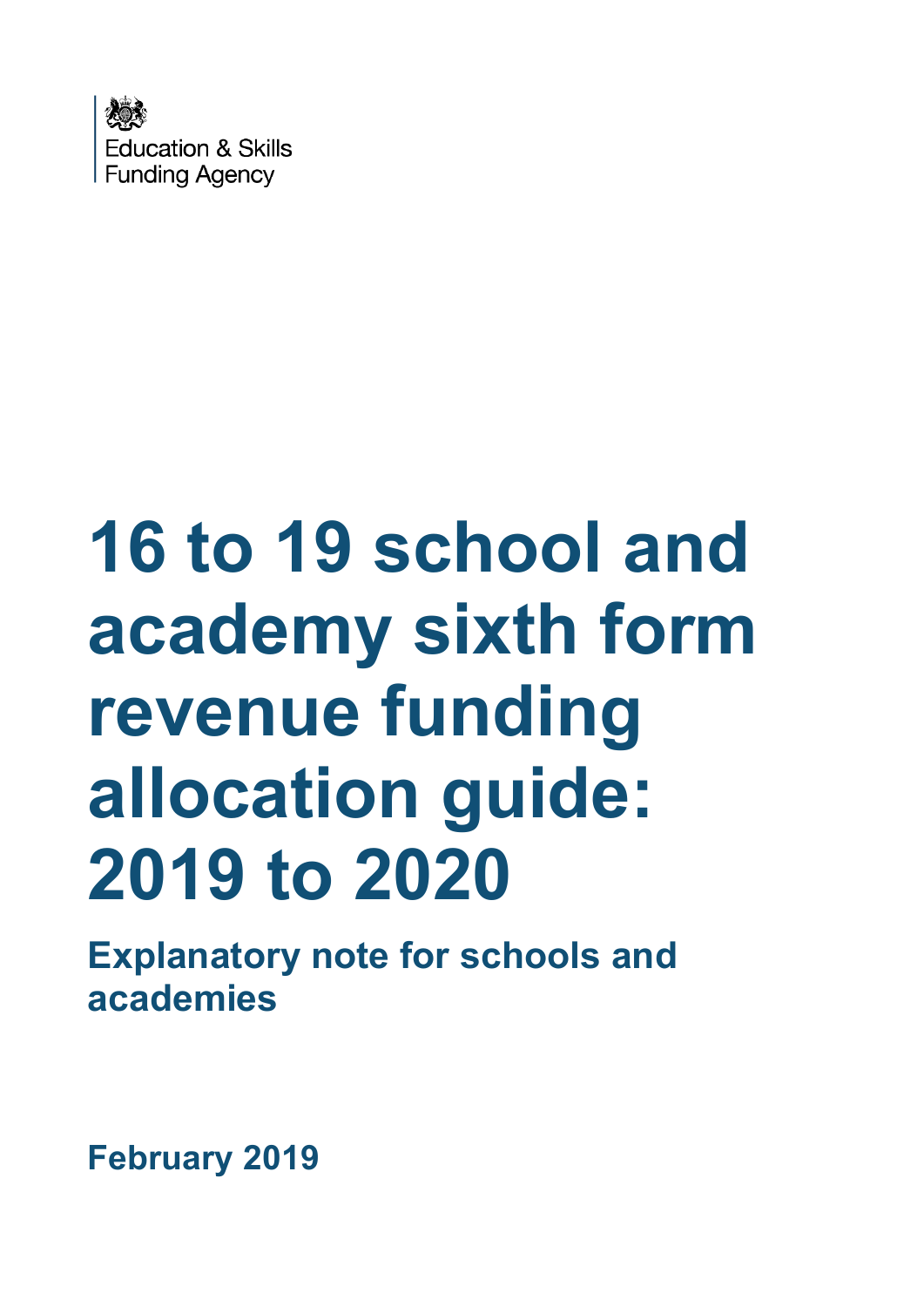# **Contents**

| Introduction                                                          | $\overline{4}$ |
|-----------------------------------------------------------------------|----------------|
| How to use the explanatory note                                       | 4              |
| Who is the note for?                                                  | 4              |
| <b>Further information</b>                                            | 4              |
| What's new?                                                           | 5              |
| <b>Business cases</b>                                                 | 6              |
| Overall approach                                                      | 8              |
| National funding rates                                                | 9              |
| Programme cost weighting                                              | 9              |
| Disadvantage block 1                                                  | 10             |
| Disadvantage block 2                                                  | 10             |
| Core aims                                                             | 10             |
| Retention                                                             | 11             |
| High needs students                                                   | 12             |
| Large programme funding                                               | 13             |
| Condition of funding                                                  | 13             |
| Formula protection funding                                            | 14             |
| Industry placement Capacity and Delivery Funding                      | 14             |
| Changes from academic year 2018 to 2019 to academic year 2019 to 2020 | 14             |
| Distribution of funding                                               | 15             |
| Advanced maths premium                                                | 16             |
| Student numbers – lagged numbers and exceptions                       | 17             |
| Lagged student numbers                                                | 17             |
| Student numbers for new institutions                                  | 18             |
| Student numbers for closing institutions or provision                 | 18             |
| Transfers of provision and sub-contracted provision                   | 19             |
| 16 to 19 Bursary Fund                                                 | 21             |
| Annex A: Allocation statement 2019 to 2020 – detailed notes           | 23             |
| Programme funding formula                                             | 23             |
| Table 1a: Student numbers                                             | 24             |
| Table 1b: Breakdown of funding by funding band                        | 25             |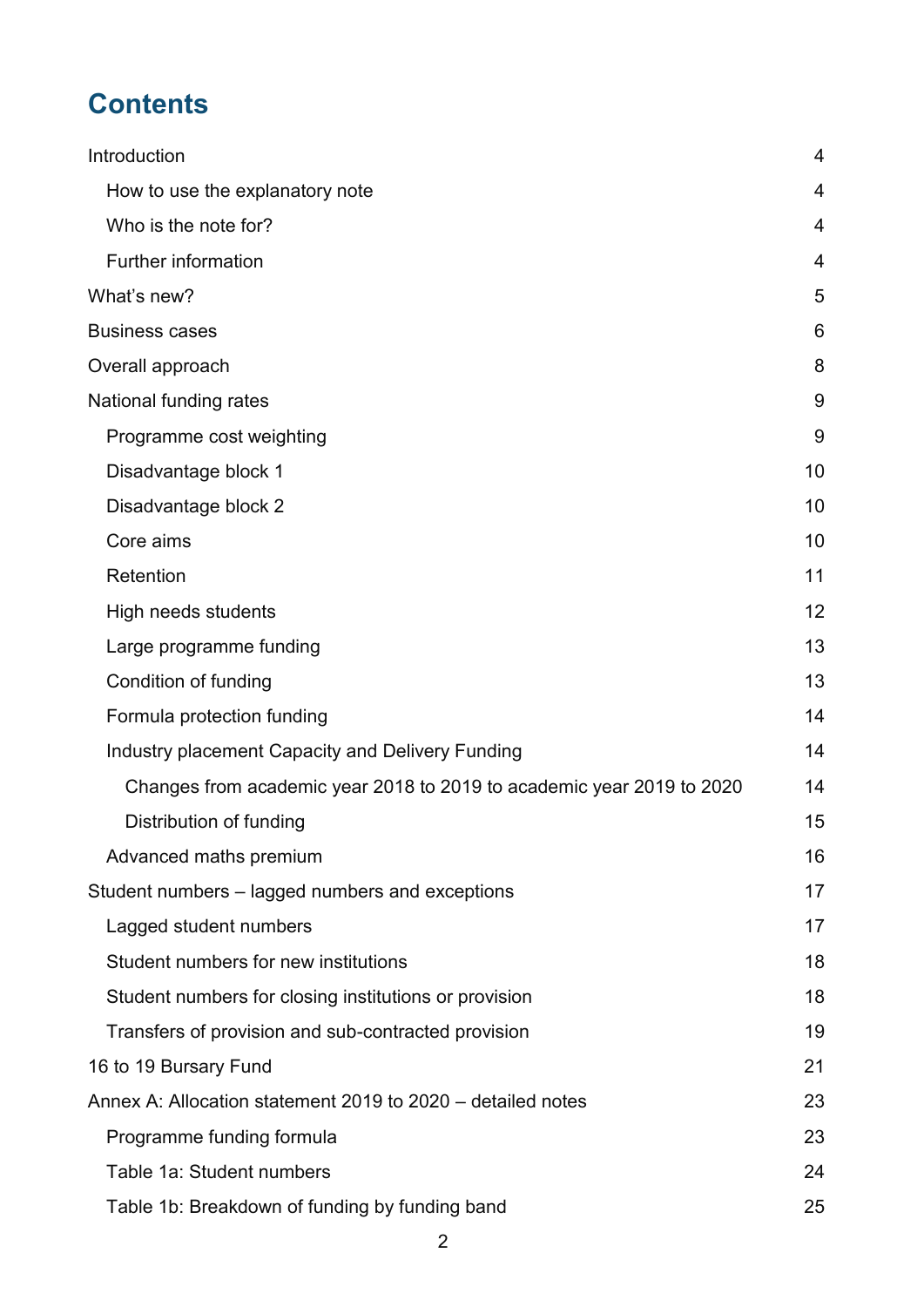| Table 1c: Condition of funding (CoF)                                       | 26 |
|----------------------------------------------------------------------------|----|
| Table 2a: Distribution of disadvantage funding                             | 26 |
| Table 2b: Large programme uplift                                           | 28 |
| Table 3: Formula protection funding (FPF)                                  | 28 |
| Table 4: Student financial support funding (maintained school sixth forms) | 30 |
| Table 4: High needs funding (mainstream academies only)                    | 31 |
| Table 5: Student financial support funding (mainstream academies)          | 32 |
| Table 5 or 6: Industry Placements: Capacity and Delivery Funding (CDF)     | 33 |
| Table 6 or 7: Advanced maths premium                                       | 33 |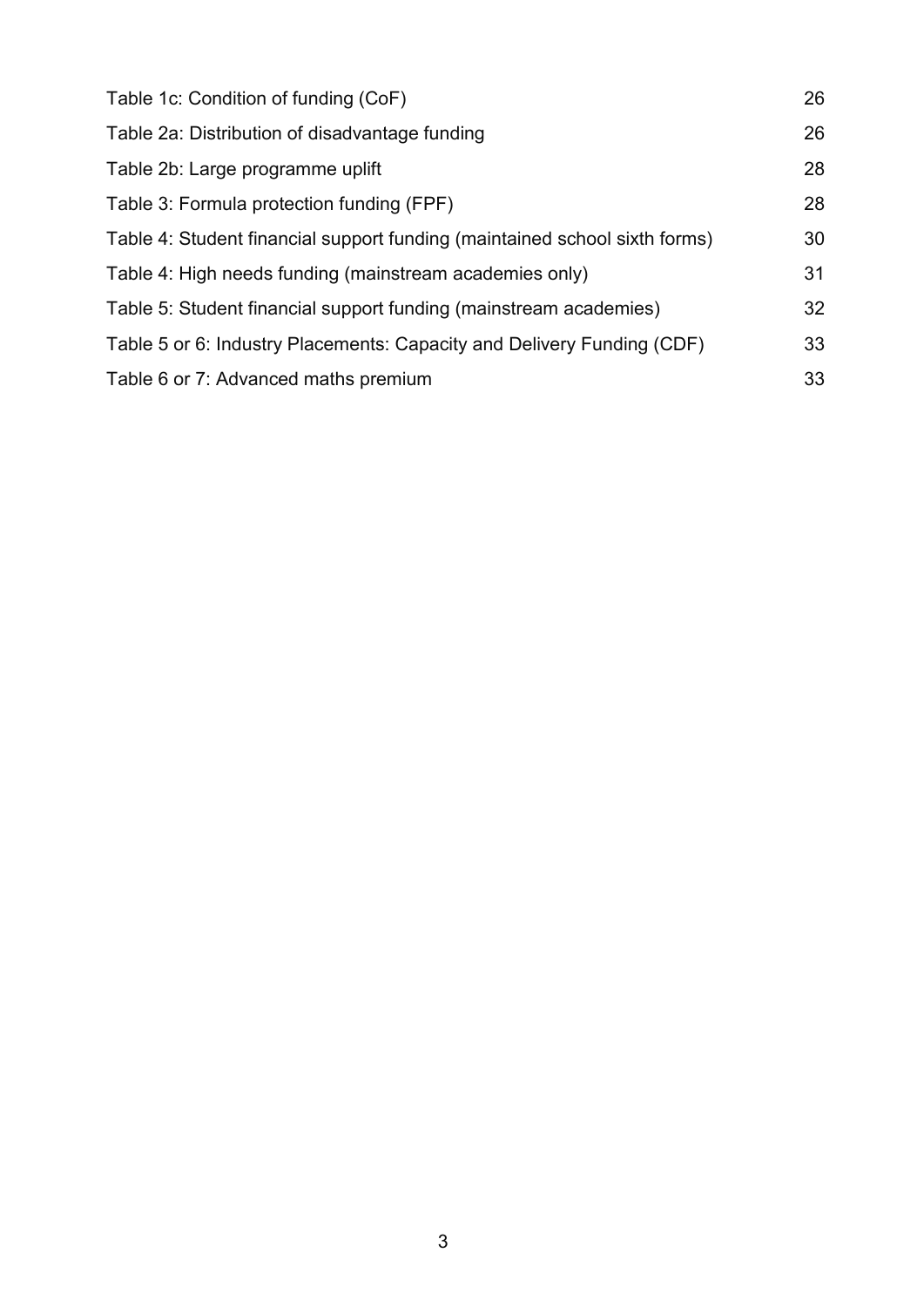# <span id="page-3-0"></span>**Introduction**

This explanatory note helps you understand how the Education and Skills Funding Agency (ESFA) has calculated your 16 to 19 revenue funding allocation for academic year 2019 to 2020.

The note supports your 16 to 19 revenue funding allocation statement. It explains how we have calculated your funding allocation and the factors that have been applied.

For 2019 to 2020, we'll continue to use the national funding formula for 16 to 19 funding allocations.

#### <span id="page-3-1"></span>**How to use the explanatory note**

We have produced the note in a format that allows you to easily access the specific parts that interest you, or areas where you require more detailed information. You can use the note, along with other useful information, to understand how we used your data to calculate your 16 to 19 revenue funding allocation.

The 'What's new?' section shows the changes to 16 to 19 funding in academic year 2019 to 2020 at a glance, and where the change is reflected in your allocation statement.

#### <span id="page-3-2"></span>**Who is the note for?**

This explanatory note is for school and academy sixth forms. Separate quidance is available for further education institutions and special and alternative provision academies.

When we refer to academies in this document we are referring to all types, including free schools, university technical colleges (UTCs) and studio schools, unless otherwise stated.

#### <span id="page-3-3"></span>**Further information**

Further information about 16 [to 19 revenue funding allocations](https://www.gov.uk/guidance/16-to-19-funding-how-it-works) is available. In addition, you can access [on-line presentations](https://www.gov.uk/guidance/16-to-19-education-funding-allocations) about 16 to 19 funding in academic year 2019 to 2020.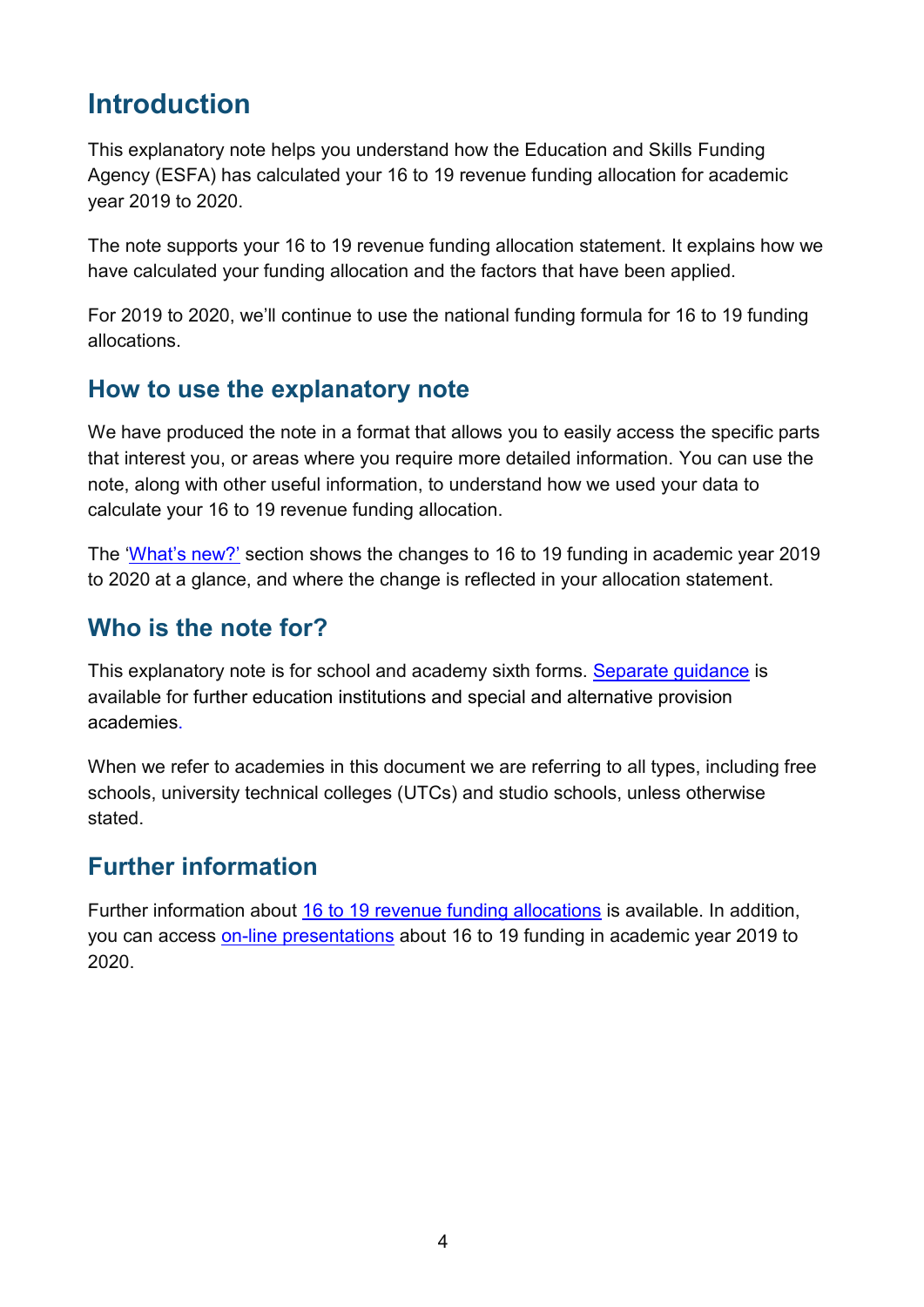# <span id="page-4-0"></span>**What's new?**

We publish these notes each year and have thoroughly updated this document to reflect the allocations methodology for 2019 to 2020. This year we have

- amended table 1a of annex A to include the new row on your statement that shows the 'student number methodology used' in your allocation. The references for this table have been removed because the information displayed on statements differs depending on the methodology used
- retitled the capacity and delivery fund as industry placements capacity and delivery funding (CDF) to match the table on your statement
- added a new section on advanced maths premium
- clearly identified the section on business cases
- simplified the guide and used more plain English in response to customer feedback
- included links between sections of this guide to help you find what you are looking for quickly and easily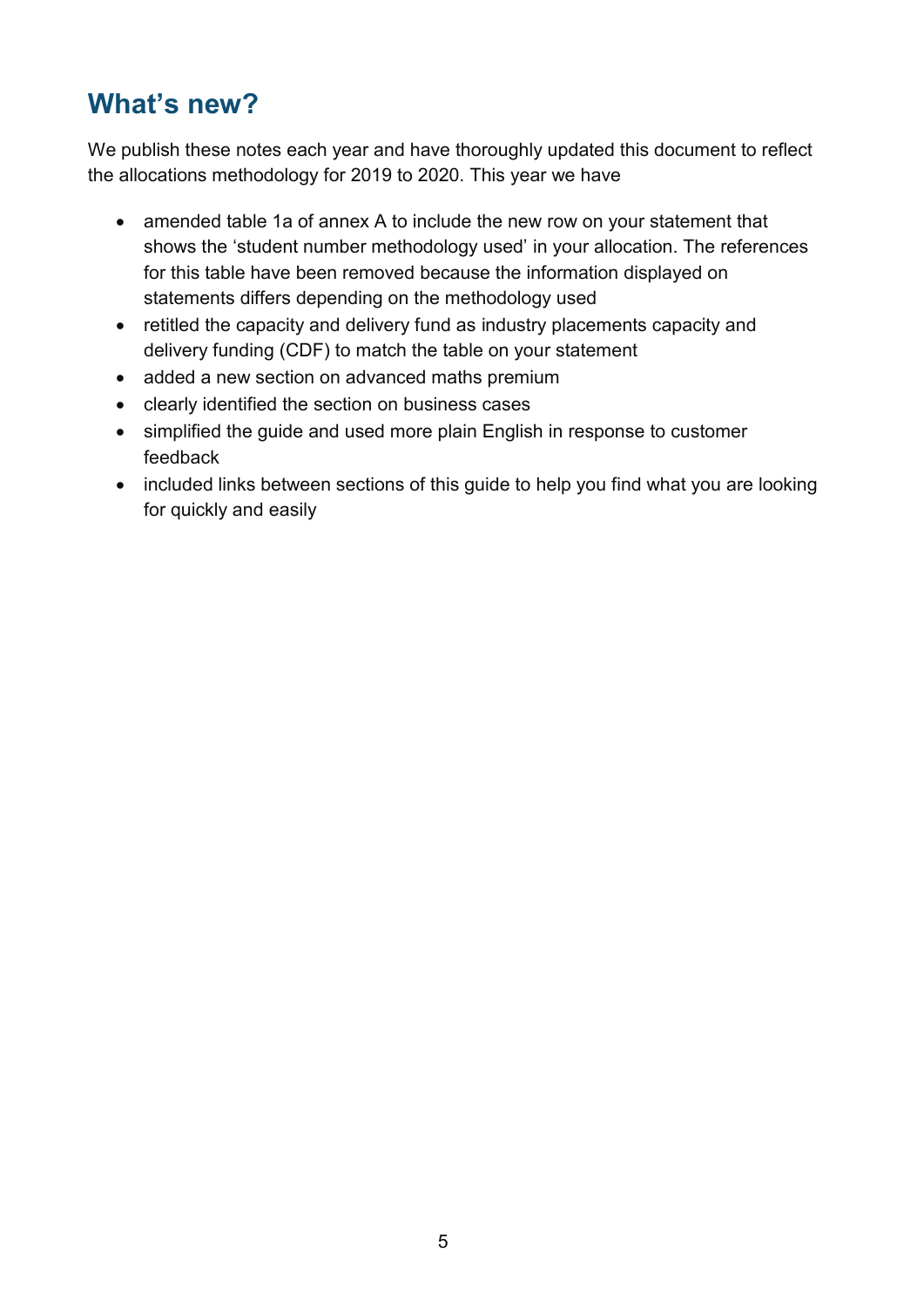# <span id="page-5-0"></span>**Business cases**

The figures in the statement are your final funding allocation, which under normal circumstances will not be changed.

We reserve the right to reduce or withdraw your allocation at any stage should issues arise through audit or other processes which

- significantly affect the data underlying your allocation calcuation
- significantly affect contract compliance, or
- if we believe that by making an allocation we will be putting public funds at risk

By exception, we will consider evidenced and credible business cases from institutions where there has been a significant error in the data returned by the institution.

Should you wish to raise any queries or put forward a business case as set out above, please do so by using our [online enquiry form.](https://form.education.gov.uk/fillform.php?self=1&form_id=HR41uA2F8Dh&type=form&ShowMsg=1&form_name=Knowledge+centre+enquiry+form&noRegister=false&ret=%2Fmodule%2Fservices&noLoginPrompt=1) The deadline for submitting a business case is 30 April 2019.

We will apply standard minimum thresholds to decide whether a case is taken forwards for consideration or not.

- for cases affecting lagged student numbers, full time/part time split, other funding factors and for the condition of funding (CoF) an overall impact of 5% on total funding or £100,000, whichever is lower
- for other cases not covered above we will review the cases individually with the exception of high needs place funding, for which [arrangements are published on](https://www.gov.uk/government/publications/high-needs-funding-arrangements-2019-to-2020)  [GOV.UK](https://www.gov.uk/government/publications/high-needs-funding-arrangements-2019-to-2020)

We will take into consideration cases where a combination of data errors has a combined overall funding impact of 5% on total funding or £100,000, whichever is lower.

Please do not include any personal or sensitive data about your students when submitting your case.

Personal data is information relating to a living individual who is or can be, identified from the data provided. Personal data can be information about the individual, their families or circumstances. This may include:

- names
- contact details
- gender
- date of birth
- other characteristics such as educational activities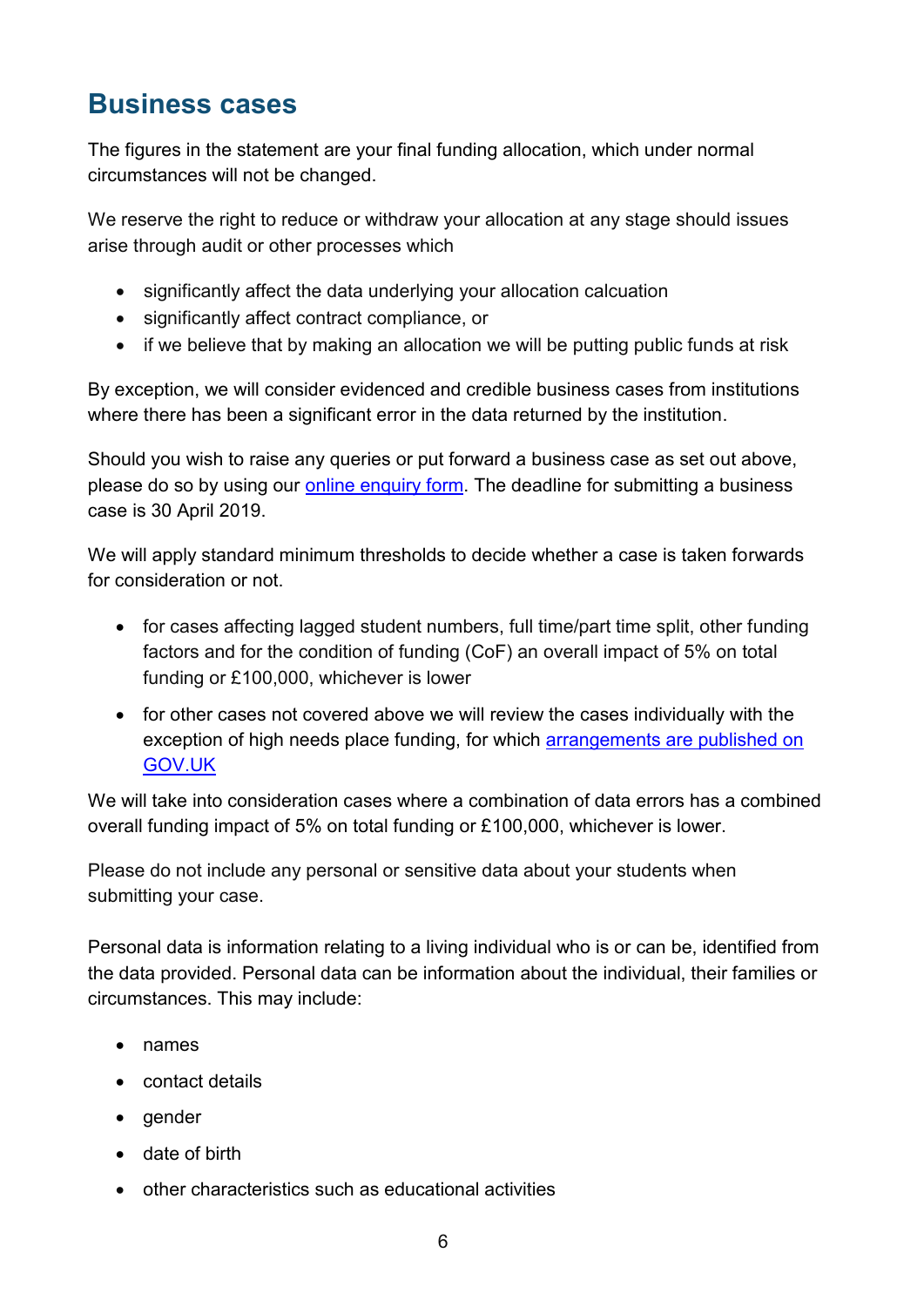When investigating queries from institutions, we will limit requests for data to that which is absolutely necessary to complete the investigation.

The head of organisation must submit and sign the business case. If the head of organisation has delegated the responsibility to another colleague, you need to send an email confirming this with the business case.

We have produced templates suitable for some business cases. This makes it easier for you to provide your information and helps us get an answer back to you more quickly. If a template is required, we will email you and tell you that we have uploaded a template to [document exchange.](https://www.gov.uk/government/publications/efa-information-exchange/efa-information-exchange-about-the-system)

We expect the business cases to be returned by the deadline. Incomplete business cases or those received after the deadline will, if successful, be treated as an adjustment and will take place from September 2019.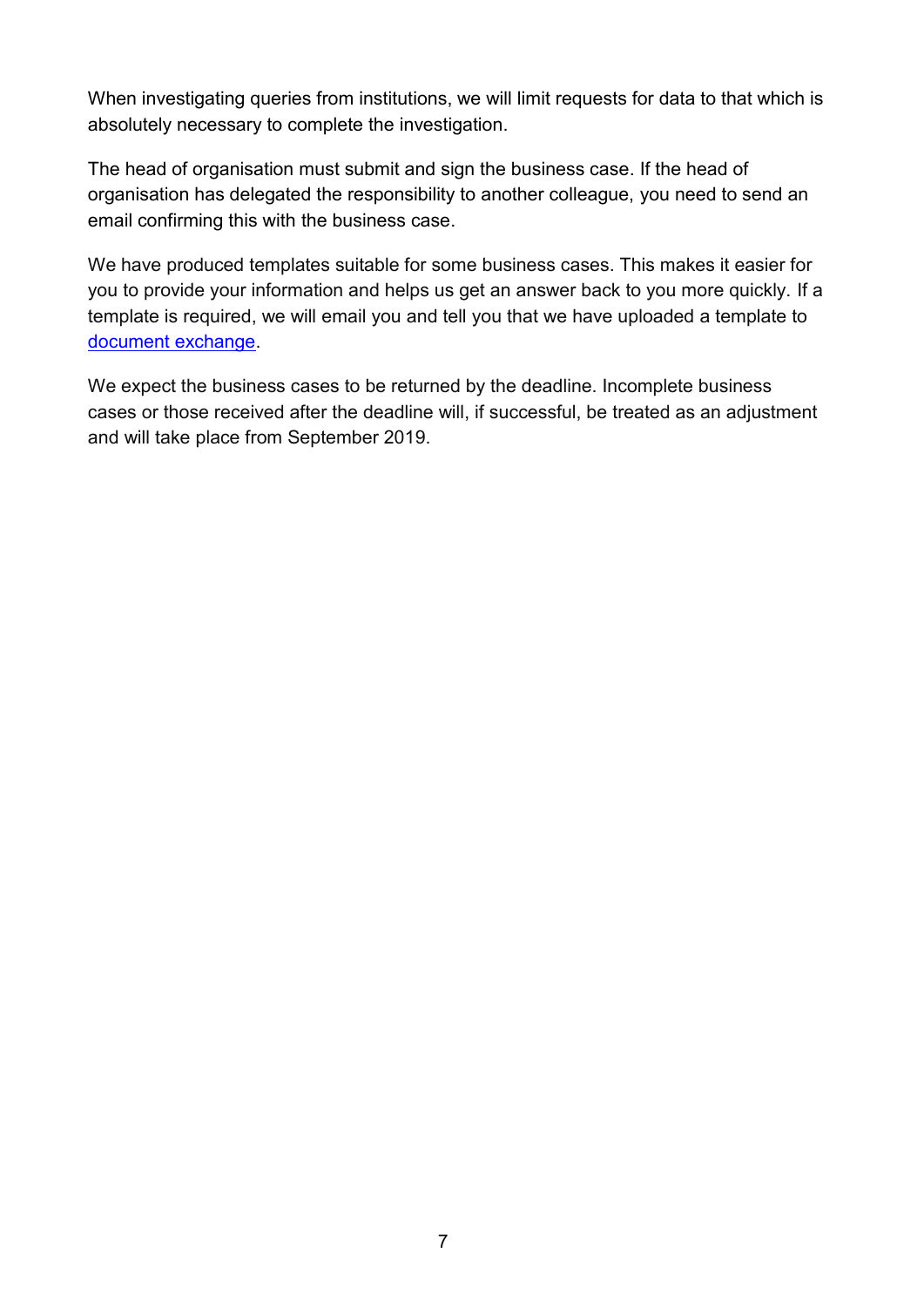# <span id="page-7-0"></span>**Overall approach**

We published a **funding letter** setting out the key decisions and information relating to 16 to 19 allocations for 2019 to 2020.

As in previous years, we will base your funding allocation for 2019 to 2020 on [lagged](#page-16-0)  [student numbers](#page-16-0) plus any agreed exceptions where relevant. Your statement includes student numbers and other factors that affect your funding for 2019 to 2020. We explain the numbers in each box in [annex A.](#page-22-0)

It's important that you also refer to our [16 to 19 funding guidance](https://www.gov.uk/guidance/16-to-19-education-funding-guidance) for 2019 to 2020. The guides will help you to understand your allocation statement and how we have calculated your funding allocation for 2019 to 2020. We publish these guides on GOV.UK before the start of the academic year.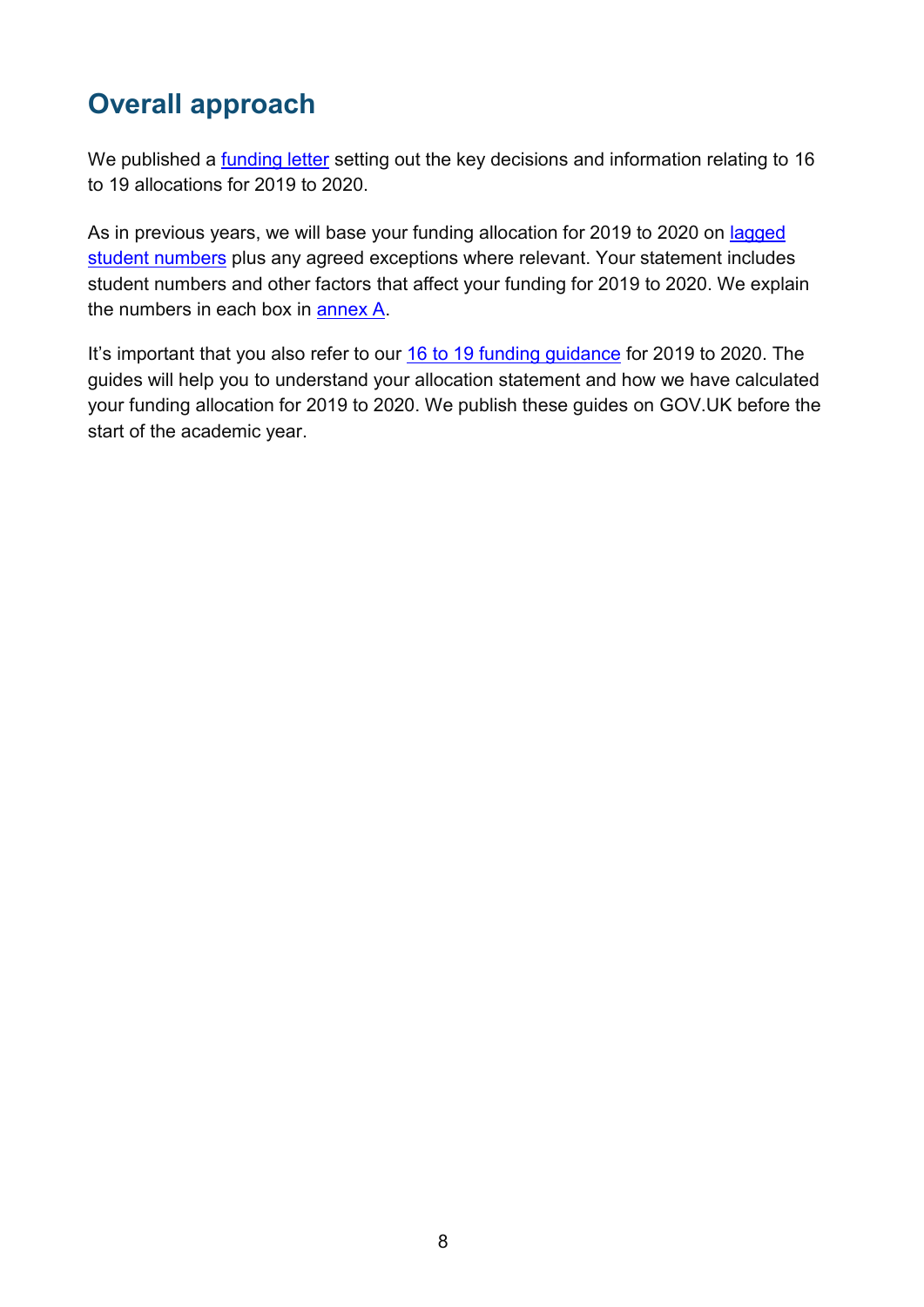# <span id="page-8-0"></span>**National funding rates**

| <b>Band</b>    | Category                                                                 | <b>Planned hours</b> | <b>National</b><br>funding rate<br>per student | <b>Block 2</b><br>disadvantage rate<br>(per instance) |
|----------------|--------------------------------------------------------------------------|----------------------|------------------------------------------------|-------------------------------------------------------|
| 5              | -16 and 17 year olds<br>-Students aged 18<br>and over with high<br>needs | $540+$ hours         | £4,000                                         | £480                                                  |
| $\overline{4}$ | -Students aged 18<br>and over without<br>high needs                      | $450+$ hours         | £3,300 (see<br>below)                          | £480                                                  |
|                | -16 and 17 year olds<br>-Students aged 18<br>and over with high<br>needs | 450 to 539 hours     |                                                |                                                       |
| 3              | All students                                                             | 360 to 449 hours     | £2,700                                         | £292                                                  |
| 2              | All students                                                             | 280 to 359 hours     | £2,133                                         | £292                                                  |
| 1              | All students                                                             | Up to 279 hours      | £4,000/FTE                                     | £480/FTE                                              |

In a similar way to last year, we have used 2017 to 2018 full year data to determine the proportion of students to be funded in each band in the 2019 to 2020 allocations. The maximum funding rate for 18 year olds without high needs has been set as £3,300, so any 18 year olds without high needs in bands 4 and 5 have been funded at band 4 rate.

All special schools and special academies are funded at a flat rate of £10,000 per place. We have published additional information about the [high needs funding system.](https://www.gov.uk/government/publications/high-needs-funding-arrangements-2019-to-2020)

#### <span id="page-8-1"></span>**Programme cost weighting**

Programme cost weightings for 2019 to 2020 are unchanged from those used in allocations for 2018 to 2019. A list of programme cost weightings for 2018 to 2019 is given in the [funding guidance](https://www.gov.uk/government/publications/funding-rates-and-formula) for that year.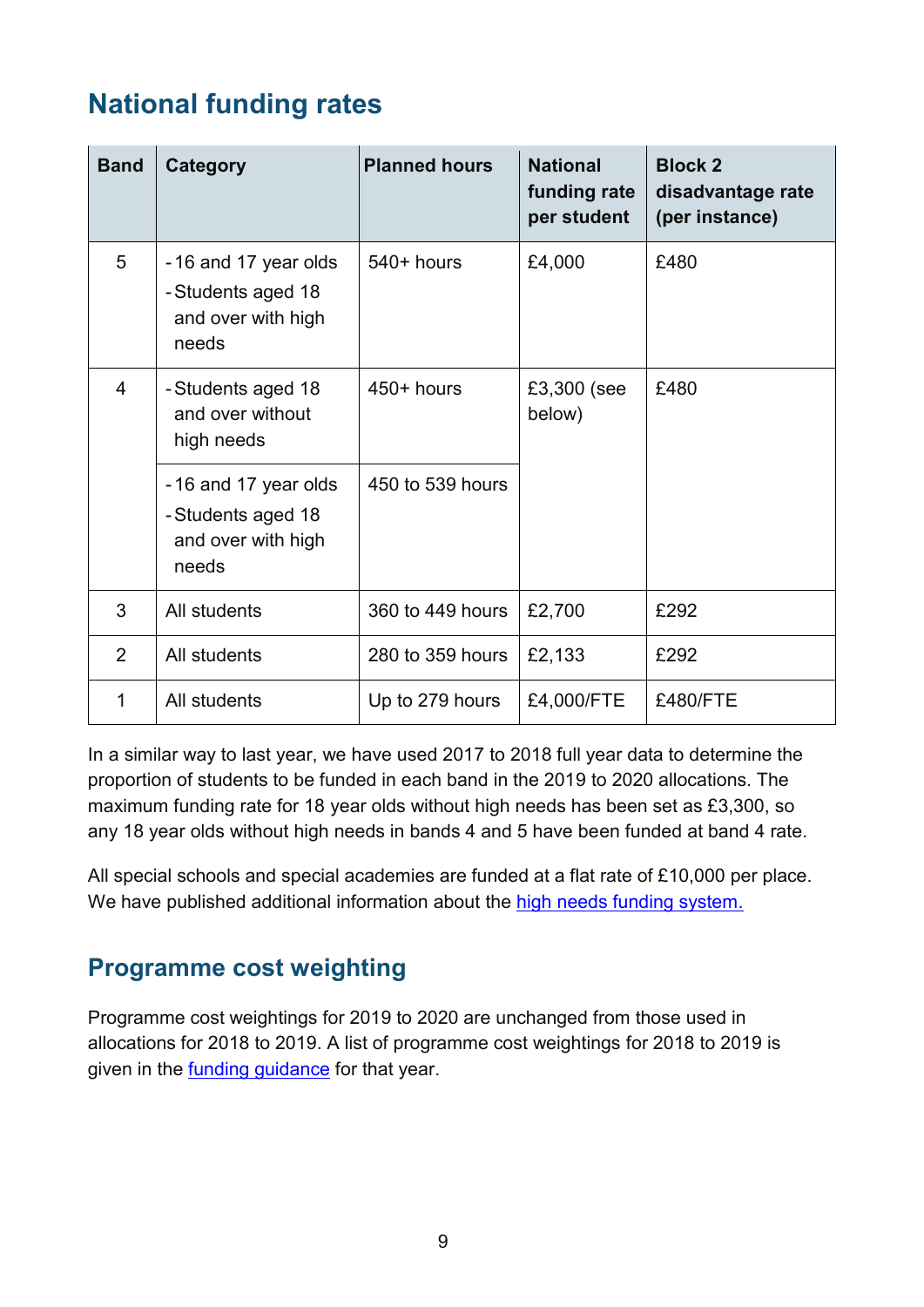#### <span id="page-9-0"></span>**Disadvantage block 1**

We map deprivation data from the indices of multiple deprivation (IMD) to each student's home postcode to determine whether disadvantage block 1 funding should be allocated.

IMD 2015 is the latest version of this index, released in September 2015. IMD is an official government index that tells us how deprived areas are based on official education, crime, health, employment, and income statistics. Based on this data we assign an uplift to those students that live in the top 27% most deprived areas of the country.

#### <span id="page-9-1"></span>**Disadvantage block 2**

Disadvantage block 2 provides funds to support students with additional needs including moderate learning difficulties and disabilities. It is based on low prior attainment in maths and English.

We use data from the autumn 2017 census to calculate the average block 2 instances per student to be used in the calculation of your funding. This was introduced for allocations in 2017 to 2018 and is now the permanent method; previously we used Young Peoples Matched Administrative Database (YPMAD) data.

This will be the third year of change for this area, if you identify a large decrease between 2018 to 2019 and 2019 to 2020 you might want to review the data within your ACT file to identify any data recording issues. We will be contacting a small number of institutions that have seen either a significant increase or decrease from 2018 to 2019.

# <span id="page-9-2"></span>**Core aims**

In the school census, you must identify a core aim when students are doing a vocational programme, or a mixed programme that has a vocational core. When students are doing an academic programme, including a mixed programme that does not have a vocational core, you do not flag any of the aims as the core aim.

We use core aim information to:

- determine whether the programme is academic or vocational
- determine whether a programme is a traineeship
- calculate programme cost weighting
- calculate retention

In some instances, multiple core aims for a student are identified across the academic year; where this occurs we use the most recent instance for calculation purposes.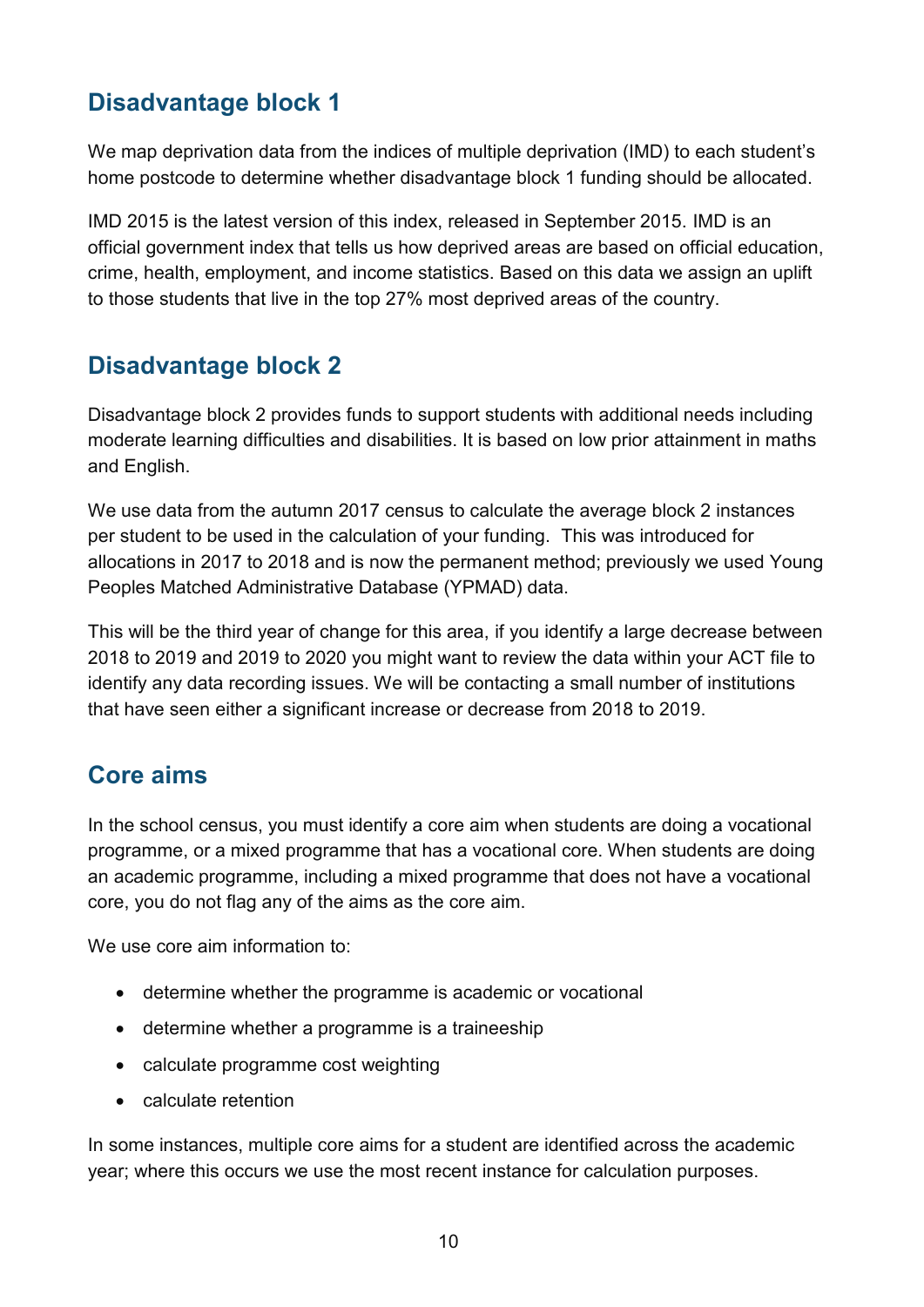We have identified issues with institutions either flagging a core aim for an academic programme, or not flagging a core aim for a vocational programme.

When institutions select a core aim that is one of the following types, we will count the study programme as academic:

- A level (excluding General Studies or Critical Thinking)
- GCSE
- International Baccalaureate
- Pre-U Diploma
- Free Standing Maths Qualification (FSMQ)
- Access to HE

When you do not select a core aim for students whom we believe are undertaking a vocational study programme, we will attempt to identify a core aim rather than treating them as doing an academic programme. This will avoid a negative effect on the retention and programme cost weighting factors, which would result in a reduced allocation.

When we have identified a vocational student who is missing a core aim, we have selected a core aim by first excluding general studies and critical thinking learning aims, and then applying the following hierarchy to the possible core aims to determine a single aim for each student:

- highest guided learning hours
- highest retention status
- highest programme cost weighting factor
- minimum aim sequence number (the ESFA assigns a unique ID for each learning aim within a student's programme called the aim sequence number)

# <span id="page-10-0"></span>**Retention**

When calculating the retention factor, we first calculate a retention rate at student level. We use different criteria to calculate the rate, depending on the programme.

- vocational programmes: students must complete or be continuing to study their core aim
- academic programmes: students must complete or be continuing to study at least one of their academic aims
- traineeship programmes: students must complete or be continuing to study their programme aim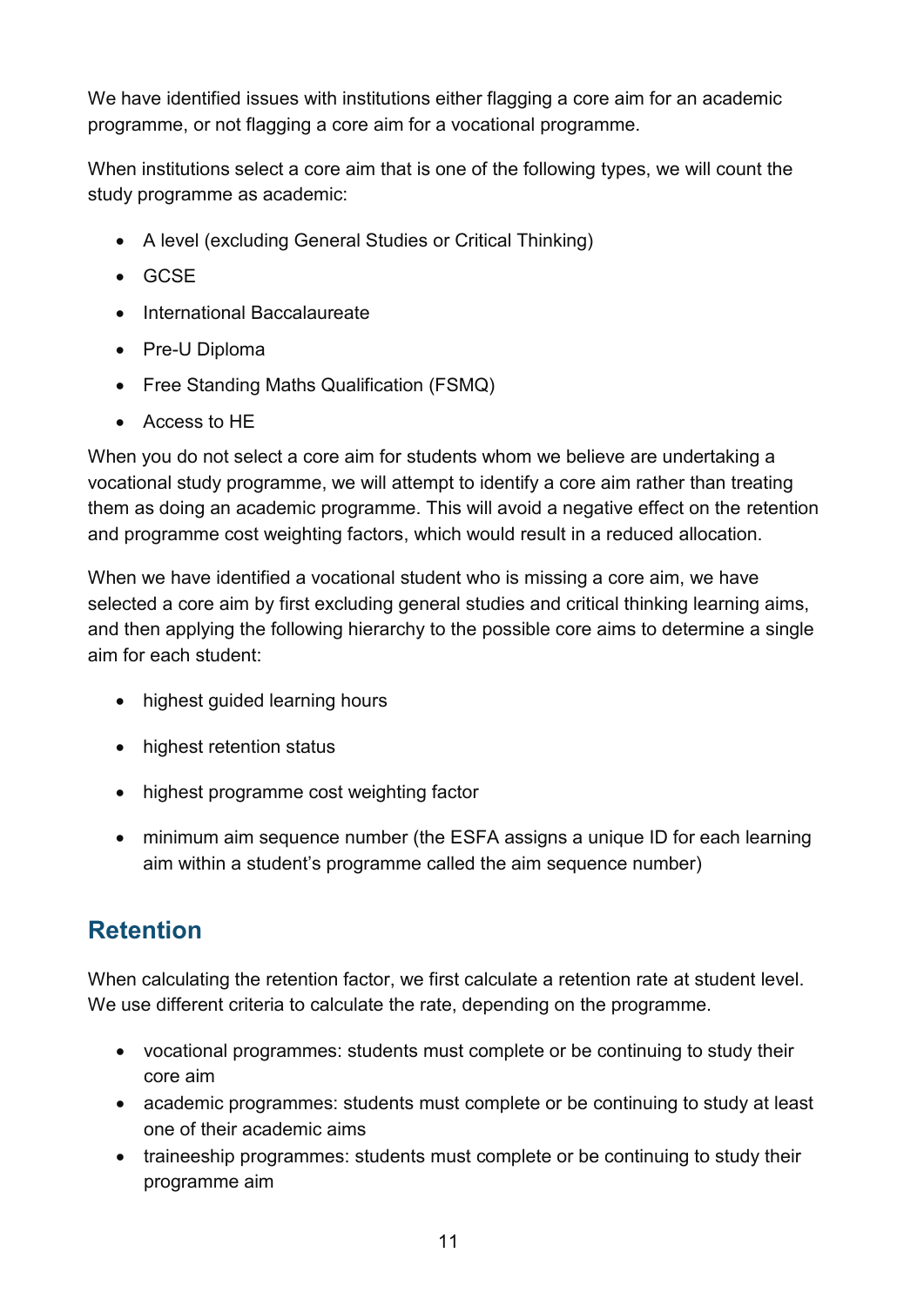When students are on a 2 year programme and they complete the first year, they will be counted as retained in that academic year. Completing the first year is defined as still being in learning on the last working day in June. Previously, the whole programme would determine their retention status and therefore students who completed the first year but did not return in the second year would have been treated as withdrawn which had a negative impact on the retention factor. We will review retention for 2 year programmes as part of the [introduction of T levels,](https://www.gov.uk/government/publications/introduction-of-t-levels) and may change the retention rules.

#### <span id="page-11-0"></span>**High needs students**

We have based allocations of high needs place funding on the outcomes of the 2019 to 2020 local authority place change notification process.

For mainstream academies your high needs place number allocation, where appropriate, can be found in table 4 of your funding statement, which shows the number of high needs places funded at the element 2 rate of £6,000. All special schools and special academies are funded at a flat rate of £10,000 per place.

From the academic year 2019 to 2020, all maintained mainstream and maintained special school high needs funding will remain in the dedicated schools grant (DSG) paid to local authorities rather than being deducted from local authorities DSG allocations and paid as sixth form grant from the ESFA.

We published details on how the 2019 to 2020 place change notification process would work in October 2018 and local authorities submitted any changes to place numbers for mainstream academies, mainstream free schools, studio schools, universal technical colleges (UTCs) and special academies for the academic year 2019 to 2020 in November 2018. We published the outcomes from the 2019 to 2020 place change notification process in January 2019.

Institutions were able to submit any enquiries regarding the outcome of the place change process to the ESFA by 8 February 2019. When enquiries have resulted in changes to the published outcomes then institutions will already be aware of these and revised place numbers will be reflected in the final allocation statement. In a very small number of instances, some of these enquiries require further consideration and any changes to place numbers will be communicated separately and confirmed by a revised funding statement.

The high needs place allocations process is now complete and we will not accept any further requests to revise place numbers. All of the high needs information we have referred to above, including the place change notification process and the outcomes of that process, [is available on GOV.UK.](https://www.gov.uk/government/publications/high-needs-funding-arrangements-2019-to-2020)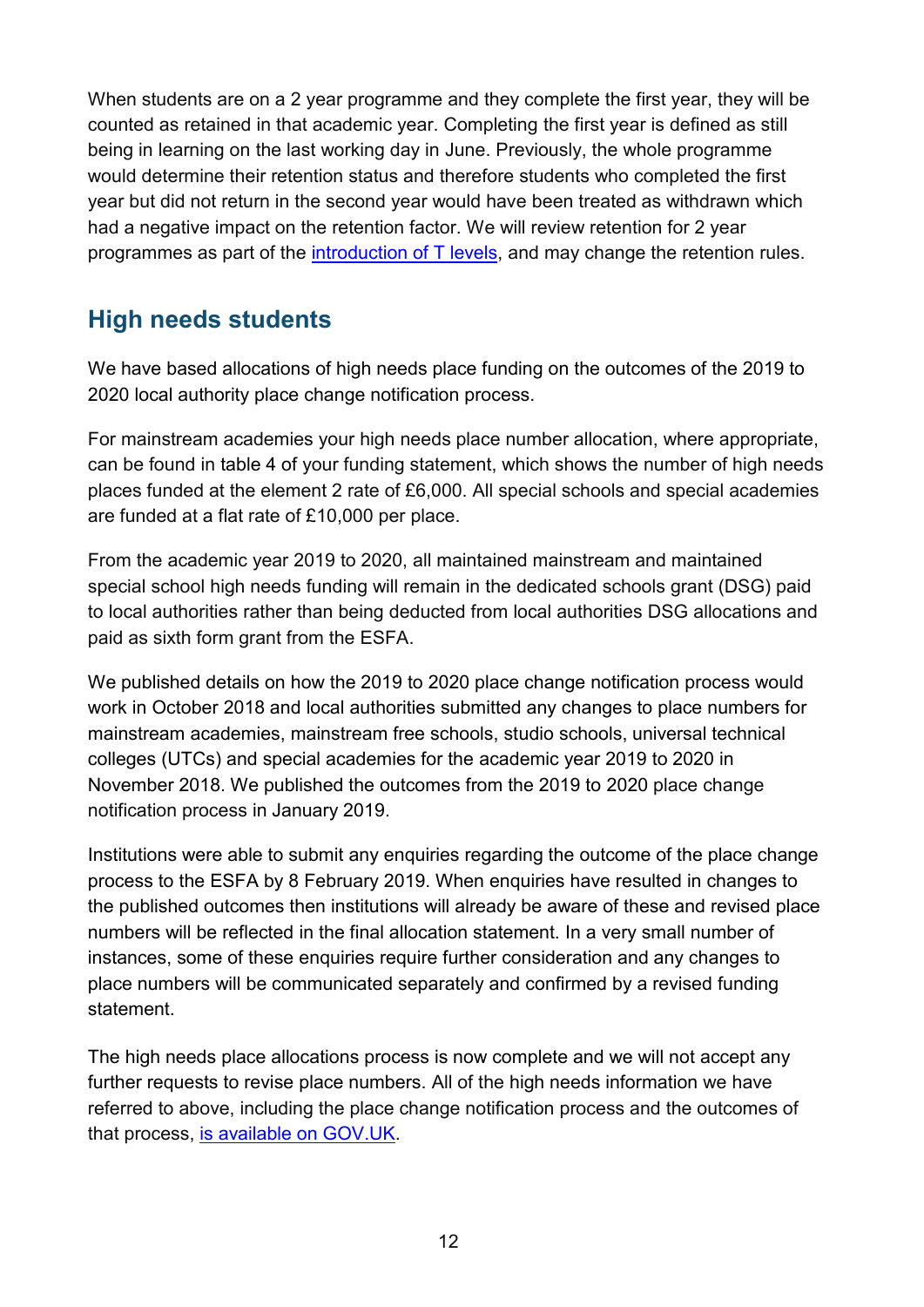# <span id="page-12-0"></span>**Large programme funding**

The large [programme](https://www.gov.uk/guidance/16-to-19-funding-large-programme-uplift) uplift reflects that some study programmes are necessarily much larger than 600 hours. An uplift will be applied for [achievement of high grades](https://www.gov.uk/guidance/16-to-19-funding-large-programme-uplift#students-covered-by-the-large-programme-uplift) on specific large programmes:

- 4 or 5 A levels or Pre-U qualifications
- International Baccalaureate
- large Technical Baccalaureate (TechBacc)

The uplift for 2019 to 2020 will be calculated using data from 2016 to 2017. There are 2 levels of uplift: 10% and 20% of the national rate per student. Institutions will receive the uplift for 2 years giving them either £800 or £1,600 additional funding per student.

# <span id="page-12-1"></span>**Condition of funding**

Students who do not hold a GCSE grade 9 to 4, A\* to C or equivalent qualification in these subjects must study maths and/or English as part of their study programme in each academic year. There will be an impact on your allocation when these students are not enrolled on either maths and/or English GCSE or stepping stone qualifications (where applicable), and are not recorded as exempt.

Full time students starting their study programme on or after 1 August 2015 who have prior attainment of a grade 3 or grade D GCSE or equivalent in maths and/or English language must only be enrolled on a GCSE qualification. Enrolment on a stepping stone qualification will not meet the condition of funding for these students.

We have decided to continue to apply the tolerance level of 5% from academic year 2019 to 2020 allocations (based on 2017 to 2018 data) until further notice.

We will apply funding reductions for non-compliance with the condition of funding to institutions where more than 5% of students without a GCSE grade 9 to 4 or A\* to C in maths and/or English did not enrol on an approved qualification. The funding reductions for these institutions will be applied at half the national funding rate above the tolerance. More details on the tolerance are on [GOV.UK.](https://www.gov.uk/guidance/16-to-19-funding-maths-and-english-condition-of-funding#applying-a-tolerance-to-allocations)

There is still progress that needs to be made in achieving full compliance and institutions should plan to be fully compliant each academic year. We expect any school, college or provider that is not fully compliant with the condition of funding to have a robust plan in place for achieving full compliance. We expect the plans to be documented and available on request. We expect the plan to be shared with and reviewed by the institution's governing body and that progress towards full compliance is monitored.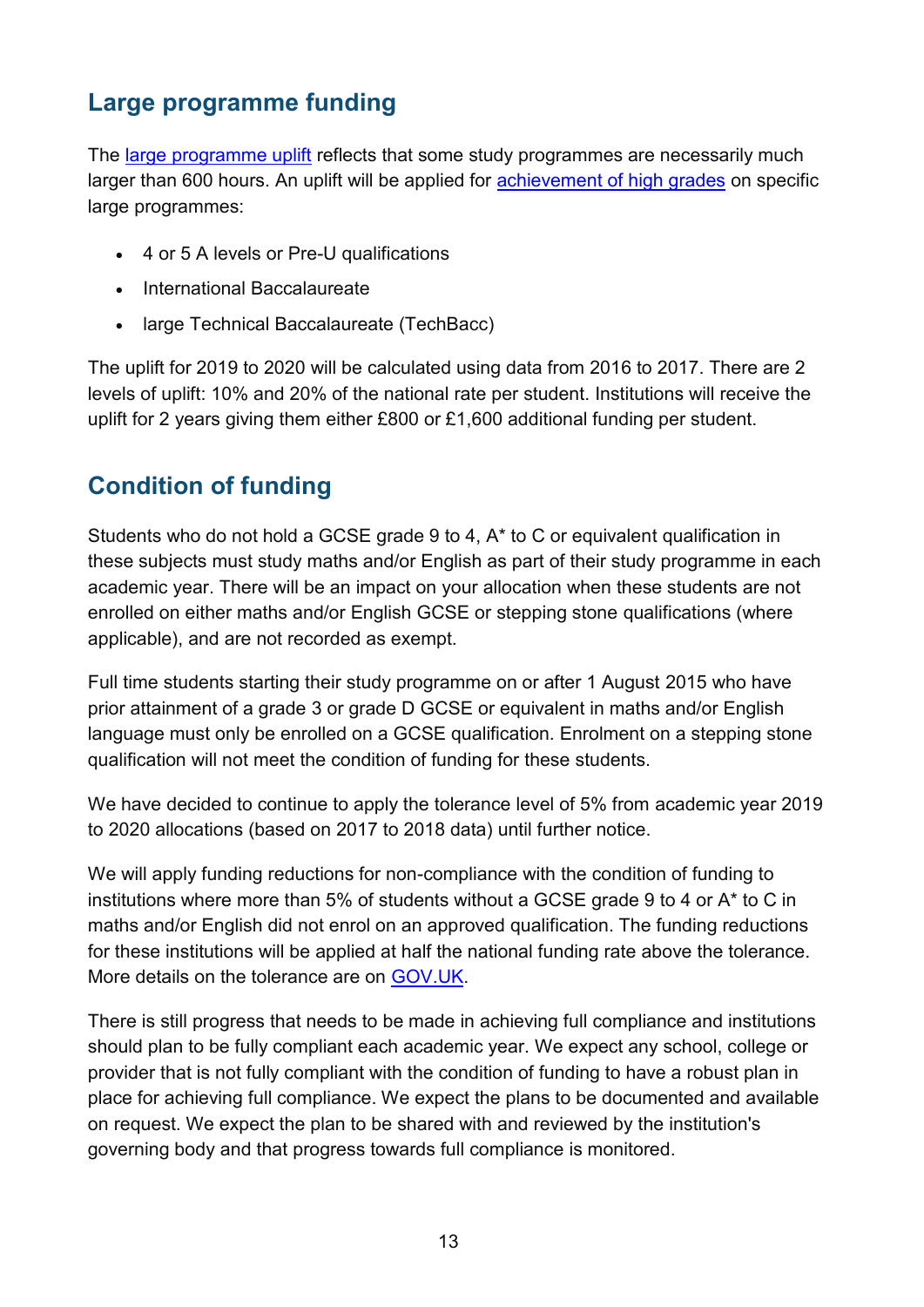# <span id="page-13-0"></span>**Formula protection funding**

Formula protection funding (FPF) was introduced from academic year 2013 to 2014 for institutions subject to significant decreases in funding as a result of the introduction of funding per student in that year. As set out in [the funding letter](https://www.gov.uk/government/publications/16-to-19-funding-funding-for-academic-year-2016-to-2017) in January 2016, FPF is being phased out over 6 academic years: the final year in which any FPF will be payable will be academic year 2020 to 2021.

For those institutions who still receive FPF, in 2019 to 2020 we will continue to reduce FPF per student based on the same trajectory as we applied in 2018 to 2019. [Details of](https://www.gov.uk/guidance/formula-protection-funding)  [the calculation](https://www.gov.uk/guidance/formula-protection-funding) are on GOV.UK.

#### <span id="page-13-1"></span>**Industry placement Capacity and Delivery Funding**

Industry placement Capacity and Delivery Funding (CDF) will help institutions prepare to deliver substantive industry placements for students on vocational and technical study programmes at levels 2 and 3. The rate of funding for 2019 to 2020 is £250 per qualifying student. The eligibility criteria may change in future years to line up with developing Tech [Level](https://www.gov.uk/government/publications/2019-performance-tables-technical-and-vocational-qualifications/tech-levels) policy.

The funding is additional to the mainstream allocation, which already funds work experience for all students through the planned hours for qualifications and employability, enrichment and pastoral (EEP) activity.

#### <span id="page-13-2"></span>**Changes from academic year 2018 to 2019 to academic year 2019 to 2020**

There are no major changes to the principles and eligibility criteria of the CDF for academic year 2019 to 2020. This gives stability in funding for providers so they can build on their capacity building in academic year 2018 to 2019 and increase the number of students accessing and completing industry placements.

#### **Data used to calculate student numbers**

For academic year 2018 to 2019 allocations we identified a proxy for students that were in scope for a substantial industry placement. We used academic year 2015 to 2016 endyear data from the ILR, school census and HESA. For academic year 2019 to 2020 we have taken the student numbers from your 2017 to 2018 end-year data.

For some institutions eligible for CDF, the number of students included in the calculation of this funding in your allocation is lower than the figure that was shown earlier in your allocation calculation toolkit (ACT). This is because we have updated the list of qualifications in scope to exclude some older applied general qualifications (AGQs) that were previously included in the ACT data as eligible for CDF. This is to ensure consistency with previous years' data. A full list of AGQs excluded from the CDF calculation will be available on the CDF pages of GOV.UK.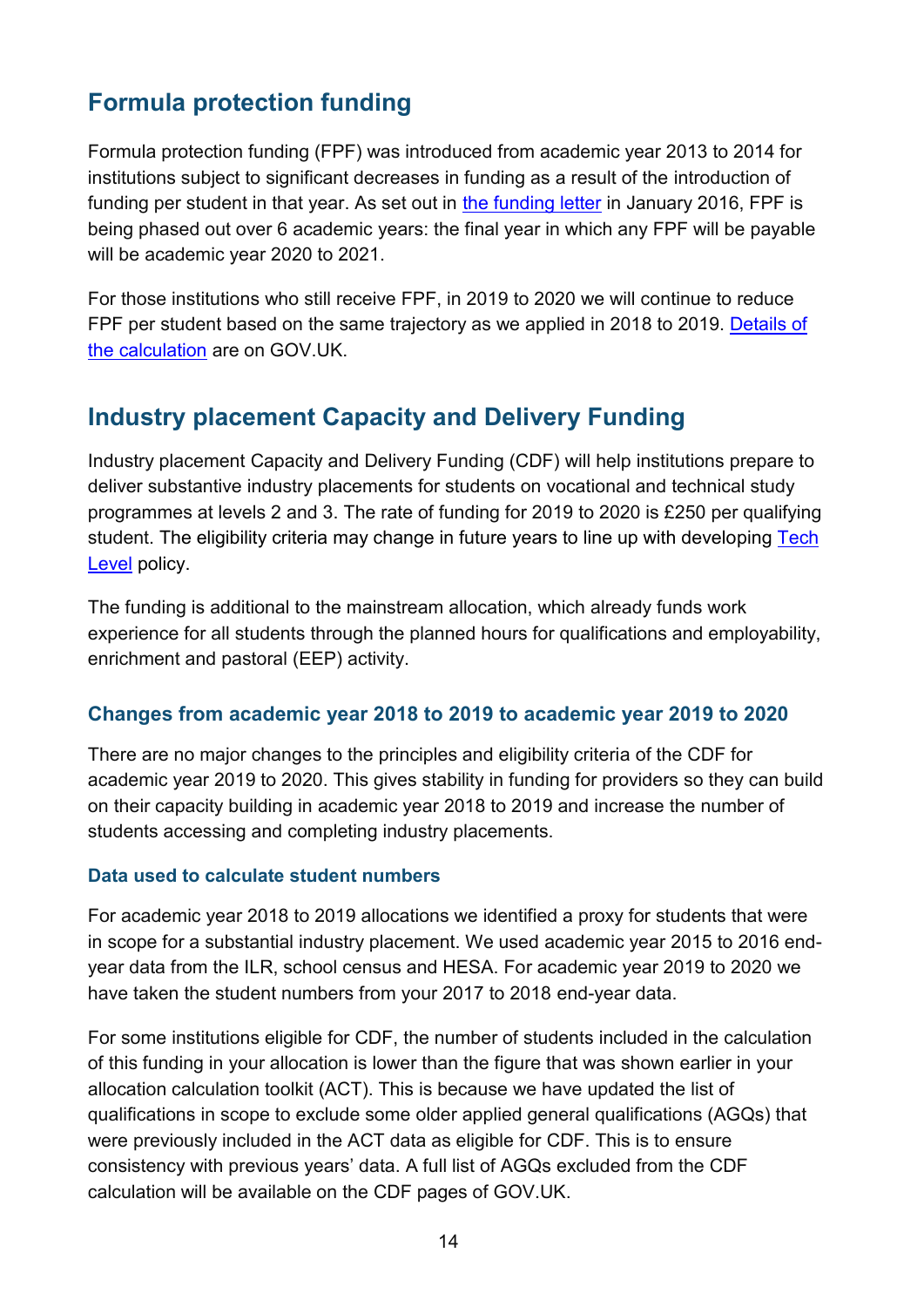#### **Qualifying students**

For 2019 to 2020 we are increasing the proportion of qualifying students for whom we are requiring an industry placement to be provided. For academic year 2018 to 2019, this was based on 10% of qualifying students. For 2019 to 2020, the minimum is 20% of qualifying students.

Qualifying students:

- students that are full time, that is those with total planned hours recorded as above 540 if aged 16 or 17 and 450 hours for an 18 year old. This includes high needs students (HNS) that have met the qualifying start period for their study programme
- students aged 16, 17 and 18
- students aged 19 to 25 with an education health and care plan (EHCP) are included (students who are 19 to 25 years old at the beginning of their 2-year programme are not included)
- students who are enrolled on a [level 2 or level 3 programme,](https://www.gov.uk/guidance/industry-placements-capacity-and-delivery-fund-cdf-for-2019-to-2020-for-providers-not-in-receipt-of-cdf-in-2018-to-2019-academic-year#qualifying-students) with a vocational core aim, which might be included in the [technical education routes](https://www.gov.uk/government/news/technical-education-overhaul-unveiled-by-skills-minister) planned for introduction from academic year 2020 to 2021. It should be noted that General Vocational Qualifications are included but [Applied General Qualifications](https://www.gov.uk/government/publications/2019-performance-tables-technical-and-vocational-qualifications/applied-general-qualifications) (AGQs) are not

For institutions that have small numbers of qualifying students, we will fund either

- 10 students, if you have 1 to 10 students, or
- 20 students, if you have 11 to 20 students

Institutions that have more than 20 qualifying students will be funded for all their qualifying students.

The CDF allocation includes additional student support funding, to recognise that some placements will incur extra costs for students, and that institutions may want to offer them financial support.

#### <span id="page-14-0"></span>**Distribution of funding**

For institutions with a CDF allocation in 2018 to 2019 to be eligible for a CDF allocation in 2019 to 2020 you need to have submitted a mandatory monitoring form by October 1 2018 and February 1 2019. Failure to submit either monitoring forms could mean that your 2019 to 2020 allocation is at risk. Assessment of your monitoring form may result in us asking you for additional information against some questions to demonstrate that you are making sufficient progress against your implementation plan. If further progress is not demonstrated, this may also put your 2019 to 2020 allocation at risk.

For institutions that were not in receipt of a 2018 to 2019 allocation and we have confirmed that your implementation plan is complete, you will see the number of funded students and the amount of CDF funding on your funding statement. A small number of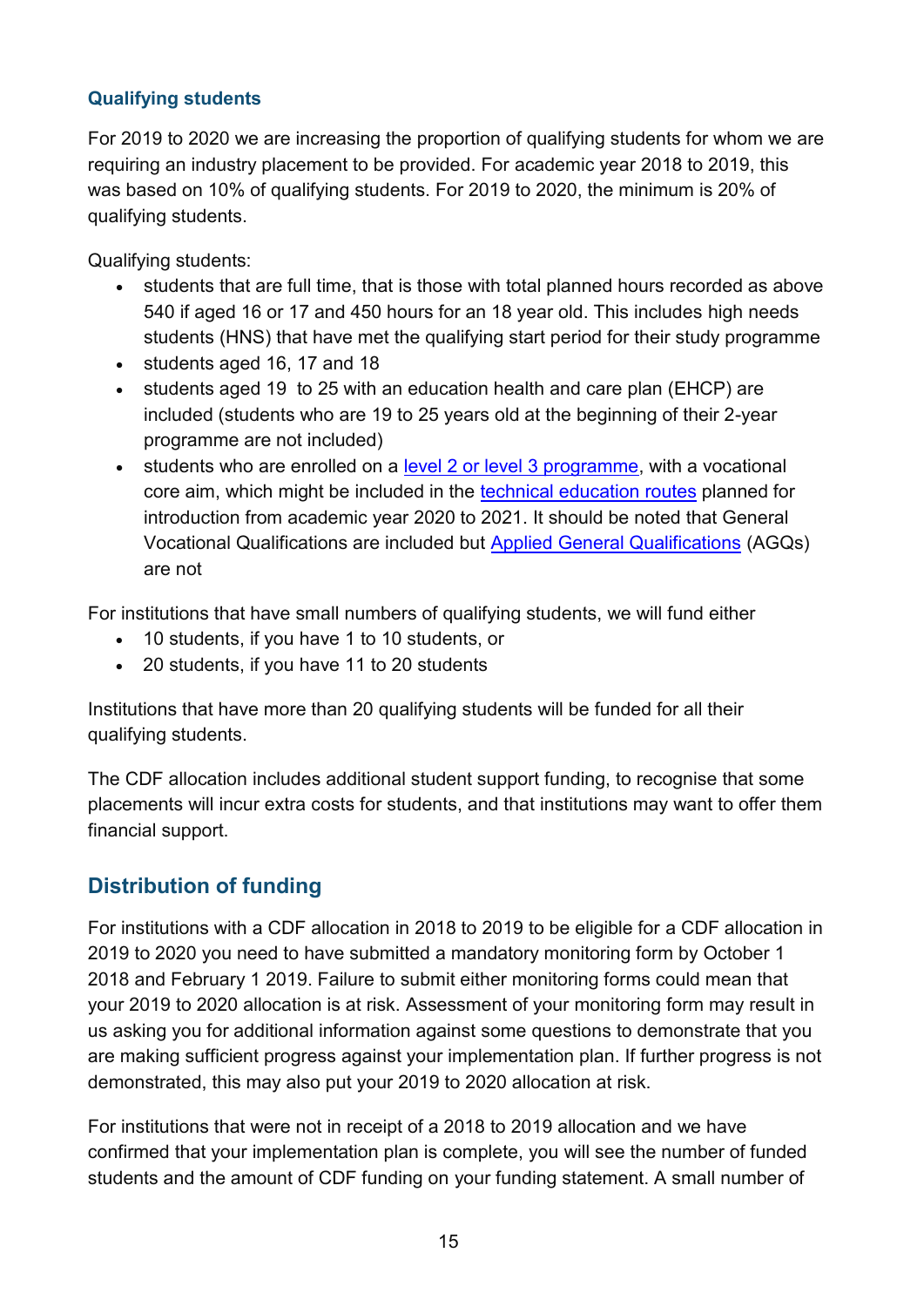institutions that resubmitted plans that we subsequently assessed as complete will get a revised allocation statement by the end of April 2019.

We have published [further information](https://www.gov.uk/guidance/work-placement-capacity-and-delivery-fund-principles-for-high-quality-work-placements) on CDF, including information for institutions that

- [also received CDF in academic year 2018 to 2019](https://www.gov.uk/guidance/industry-placements-capacity-and-delivery-fund-cdf-for-academic-year-2019-to-2020)
- [are receiving CDF for the first time in](https://www.gov.uk/guidance/industry-placements-capacity-and-delivery-fund-cdf-for-2019-to-2020-for-providers-not-in-receipt-of-cdf-in-2018-to-2019-academic-year) academic year 2019 to 2020

# <span id="page-15-0"></span>**Advanced maths premium**

We will issue payments to institutions in the academic year 2019 to 2020 for the advanced maths premium for the first time.

This funding is for any additional students taking a Level 3 maths qualification when compared with the baseline figures for 2015 to 2016 and 2016 to 2017. The payment will only apply to students who already have prior attainment equivalent to GCSE grade 9 to 4 or A\* to C in maths.

We will base the payment in academic year 2019 to 2020 on additional eligible students undertaking study programmes in academic year 2018 to 2019 above the baseline.

In summer 2018 we sent indicative baseline information for the advanced maths premium to funded institutions for information. Since then we have reviewed and finalised the methodology for the premium for 2019 to 2020 allocations and have made some minor changes to the methodology as a result to include some additional students in scope. We have also applied these changes to the baseline figures for consistency, so some institutions may find small differences between the baseline in the 2019 to 2020 allocation statement compared to the indicative baselines sent out in 2018.

As this is the first year of the new premium, we will continue to review the data and calculation to ensure it is accurate and meets the premium's policy aims.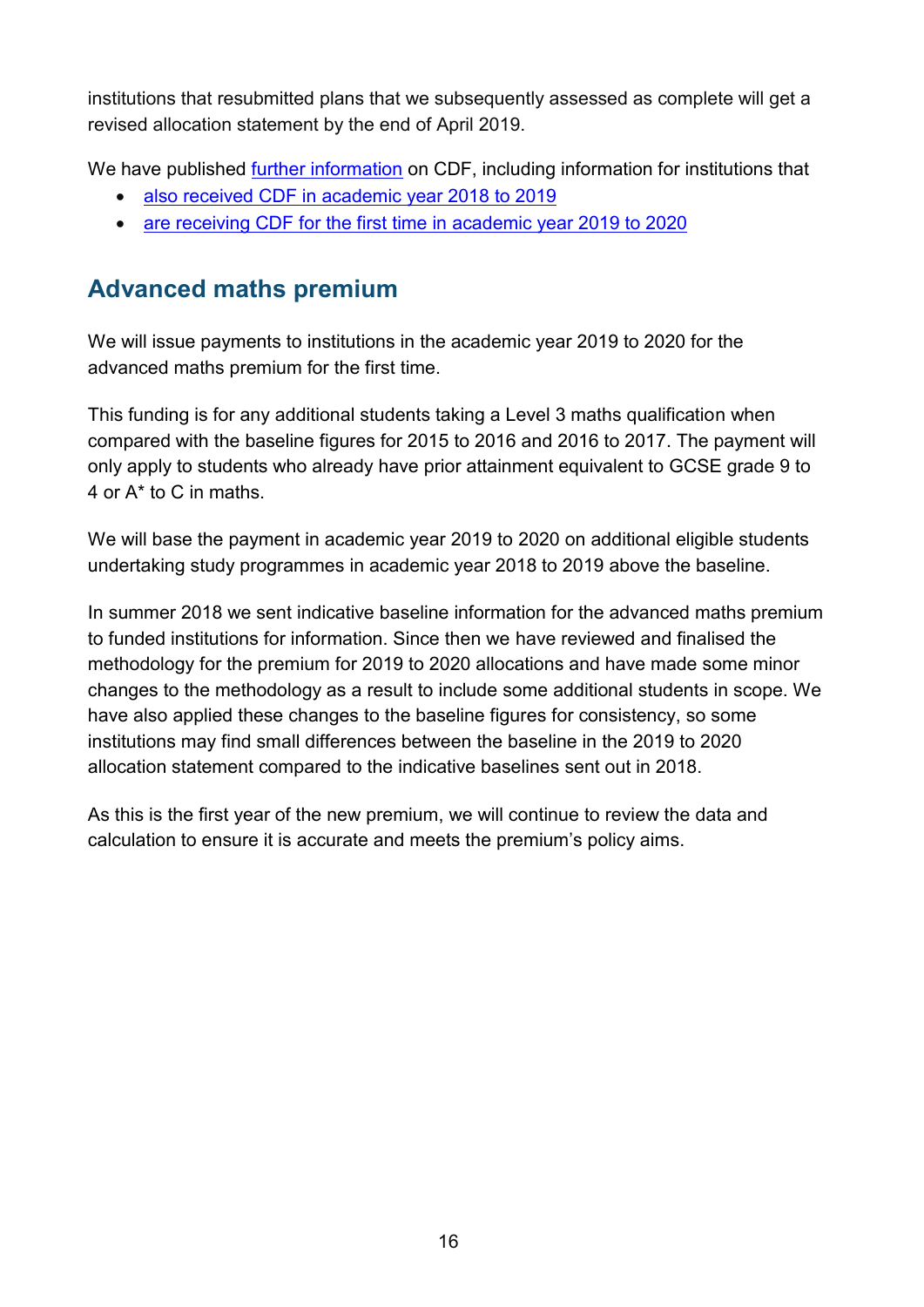# <span id="page-16-0"></span>**Student numbers – lagged numbers and exceptions**

#### [Return to top](#page-7-0)

The 16 to 19 funding formula measures the volume of delivery through student numbers and the size of their programme. Funding allocations normally use a lagged approach, and take student numbers from the number of young people participating in the previous year and programme size from the year before that (that is, the last full year's data return).

#### <span id="page-16-1"></span>**Lagged student numbers**

Lagged student numbers are calculated in different ways for different types of institutions.

School sixth forms and most academies

 we base the lagged student numbers on the number of funded students recruited into the academic year 2018 to 2019, taken from the autumn 2018 census. For a small number of academies, we base student numbers on estimates provided by the institution, if this is specified in their funding agreement

Non-maintained special schools (NMSS)

 we base the lagged student numbers on the number of pre-16 and 16 to 19 pupils from the autumn 2018 school census, plus an uplift of the difference between the autumn 2017 and spring 2018 census pupil number data. If there are fewer pupils in the spring 2018 census, we will use the autumn 2018 census. This will ensure that no NMSS will get funded for less than their autumn 2018 census numbers

For sixth form colleges who have converted to academies and return individualised learner record (ILR) data, we use the further education (FE) methodology. These institutions should use the [16 to 19 FE allocation statement explanatory note.](https://www.gov.uk/government/publications/16-to-19-funding-allocations-supporting-documents-for-2019-to-2020)

The default position is that allocations are based on lagged numbers in order to give an appropriate allocation for each institution for the current year. It is therefore described as an allocation based on lagged numbers, rather than lagged funding or funding in arrears or a guarantee of a lagged allocation. This lagged approach applies in most, but not all circumstances – it applies where there is a reasonably consistent level of delivery over time.

The lagged approach does not apply where there is a material change in the volume of provision offered by an institution, for example new 16 to 19 provision, closing or winddown of 16 to 19 provision or transfers of provision between institutions (including where this relates to significant changes resulting from sub-contracting). In those cases, the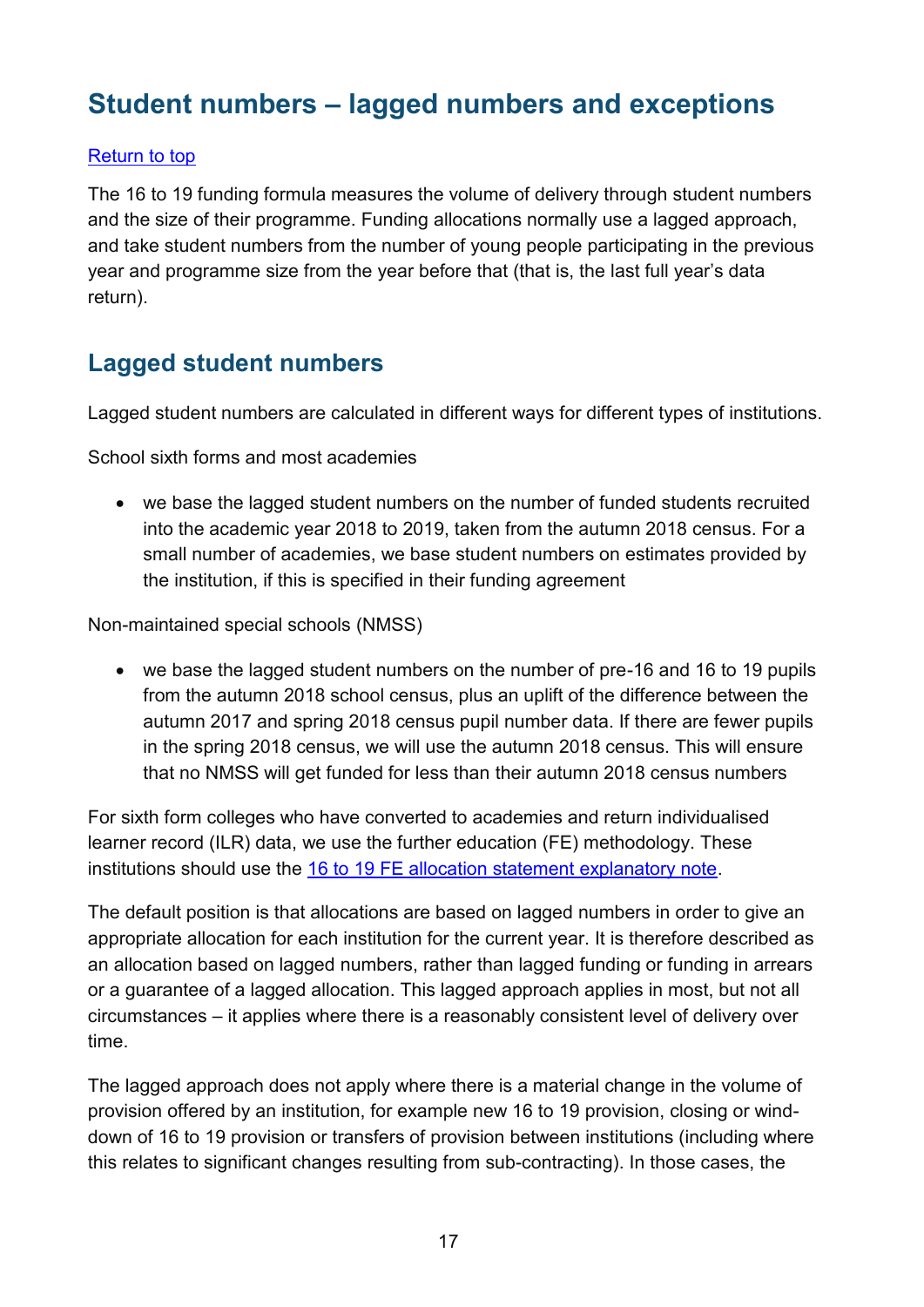institution is removed from the lagged approach and the funded student numbers are calculated as described below.

As noted above, some academies have a funding agreement that specifies that their allocation is based on their own estimates of student numbers. These academies are also subject to a pupil number adjustment based on their actual delivery in-year.

A small number of schools and academies enrol students throughout the academic year and these in-year enrolments are not captured in the autumn census return. If this in-year enrolment is significant, the institution should submit a business case before 30 April 2019.

#### <span id="page-17-0"></span>**Student numbers for new institutions**

Student numbers for new institutions are also derived in different ways for different types of institutions. By new we mean institutions which are new to providing 16 to 19 education. Converter sixth forms are not classed as new for the purpose of calculating student numbers.

- new school sixth forms: one-third of the sixth form's full capacity. In the second year, student numbers will be double the first year's actual recruitment, and in the third year we will use lagged student numbers
- new academy sixth forms: as for school sixth forms. In a small number of cases the number will instead be based on the estimated number of students to be recruited in the first year, as agreed between the ESFA and the institution
- new free schools, university technical colleges (UTCs), and studio schools with sixth forms: the estimated number of students to be recruited in the first year, as agreed between the ESFA and the institution
- new institutions with ESFA funding for high needs students only: the number of places commissioned by the local authority

In all cases, we may consider waiving the standard approach when an institution makes an evidenced case based on exceptional circumstances.

# <span id="page-17-1"></span>**Student numbers for closing institutions or provision**

Institutions must inform ESFA of any material changes to the volume of provision that could affect their 16 to 19 revenue funding allocation.

When an institution closes, or stops delivering ESFA funded 16 to 19 provision, we will remove or reduce the lagged numbers to reflect the expected decline in student numbers. We will not allocate 16 to 19 funding to any institution that is completely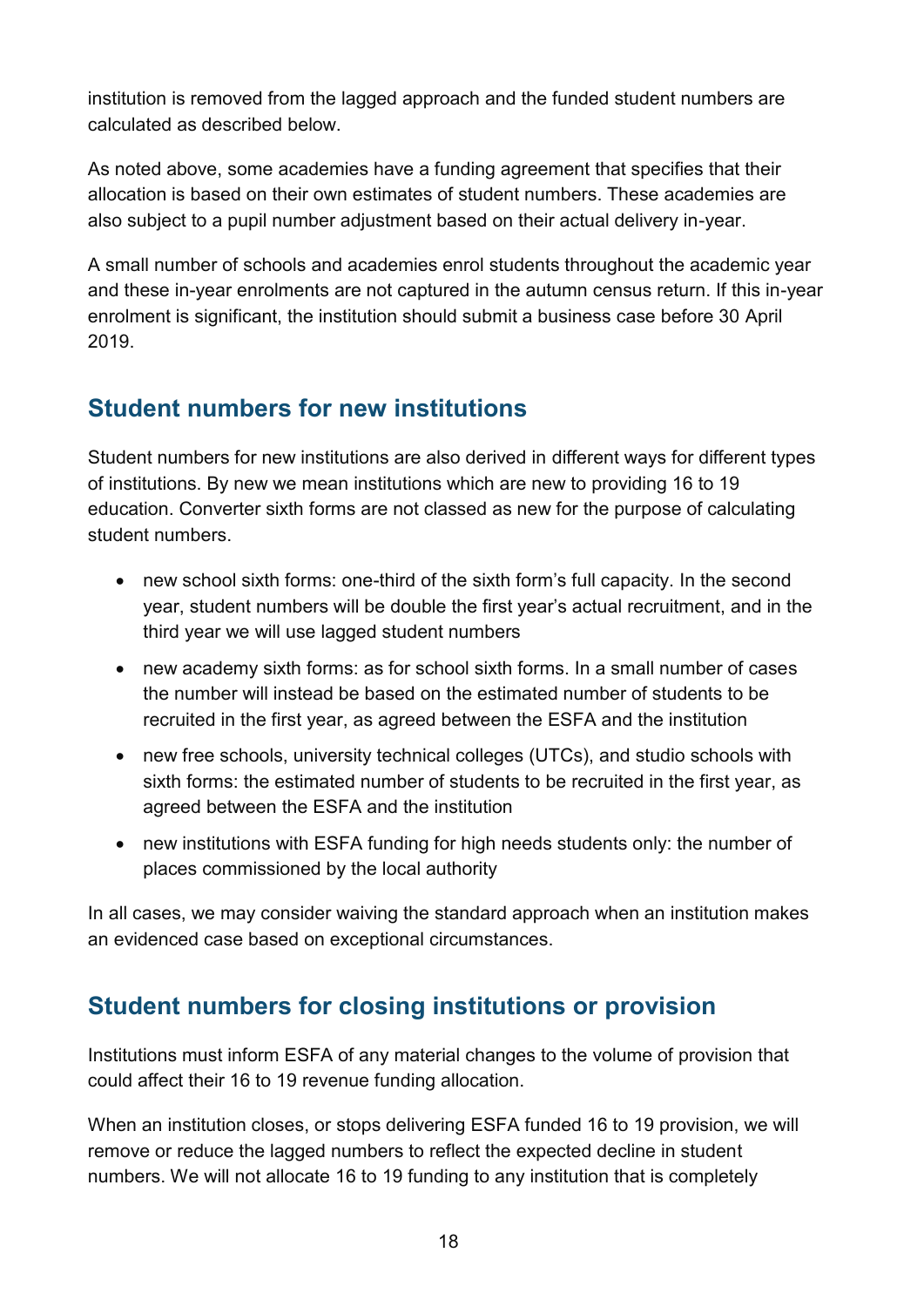stopping 16 to 19 provision, and there will also be a reduction in funding before that if the change in delivery is material (for example, a rundown of provision over 2 years).

For an institution such as a school or academy sixth form with students mainly on 2 year programmes, a typical trajectory for the reduction is likely to be half the lagged numbers in the first year and no funding in the second.

Where institutions are planning to close their sixth form or cease recruiting new students they must notify the ESFA before the start of the academic year. In such cases, the institutions will be taken out of the lagged approach and any allocation made for that academic year will be reduced or withdrawn.

Late notification of closure of a sixth form, after the start of the academic year will result in withdrawal of the allocation and a recovery of funds. Where an institution has not planned to close their sixth form but does not recruit, or data returns show that no students have been enrolled for the academic year, we will withdraw the allocation and will also action recovery of funds where payments have already occurred.

# <span id="page-18-0"></span>**Transfers of provision and sub-contracted provision**

Where students are transferred between 2 institutions on an agreed basis, then the funding for those students will also transfer. This will also be the case where a funded institution (the 'prime') ceases a sub-contracting arrangement with a sub-contractor and that sub-contractor then transfers the provision to a different prime contractor: the funding will follow the learner. A similar approach will apply where there is a phased withdrawal or transfer of provision.

When a prime contractor ceases a sub-contracting arrangement, it is important to ensure there is continuity of provision for those students already on the programme and that there is not a gap in provision created as a result. Prime institutions are reminded that students on sub-contracted provision are their responsibility, and in particular they have a responsibility to ensure that existing students are funded to the end of their programme either by a phased withdrawal from the relationship or transferring funded numbers to another institution which has agreed to pick up the continuing students.

If an institution is planning to cease an ongoing sub-contracting arrangement, we expect the sub-contractor to be given sufficient notice of the end of that arrangement (this must be at least 3 months, but may need to be longer). The prime institution must work with the sub-contractor to put plans in place to ensure that students who are part way through their programme are supported to complete.

When a sub-contracting arrangement ceases, we will decide whether to remove the former prime from the lagged approach to reflect this, and if so, will adjust their allocation to remove the sub-contracted numbers. The decision on whether to make an adjustment to lagged numbers will depend on the scale of the sub-contracted provision, the timing and process followed in ceasing the contract, and the nature of any gap that has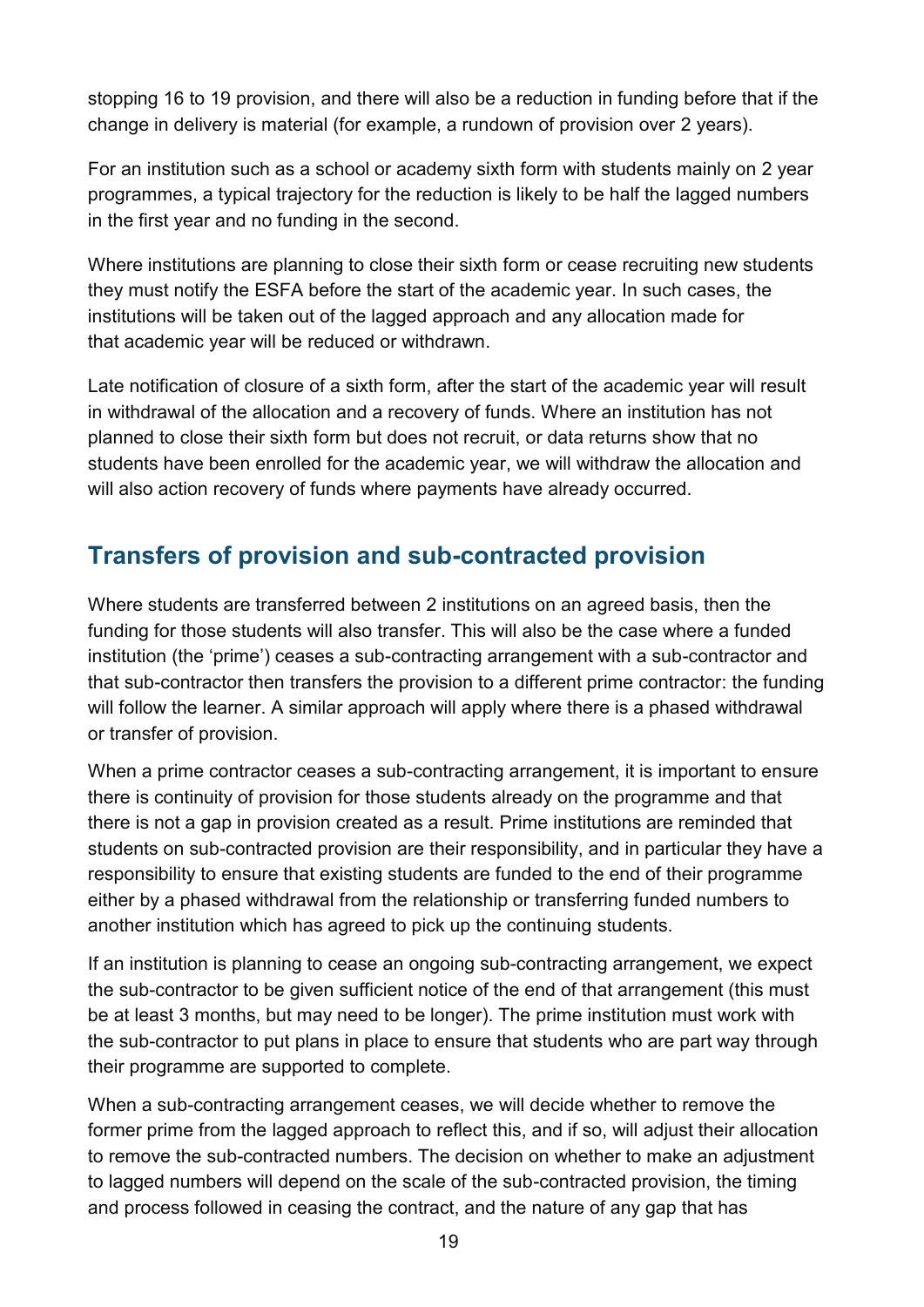resulted. Institutions should therefore inform the ESFA if they plan to stop a significant volume of sub-contracted provision.

If an adjustment is made to the allocation for the former prime, the funding for continuing students would usually transfer to the new prime institution. We would then consider an evidence-based business case from the new prime to fund any planned new starts. As set out in the sub-contracting controls guidance, we normally expect sub-contracted provision to be local and distant sub-contracted provision to be the exception.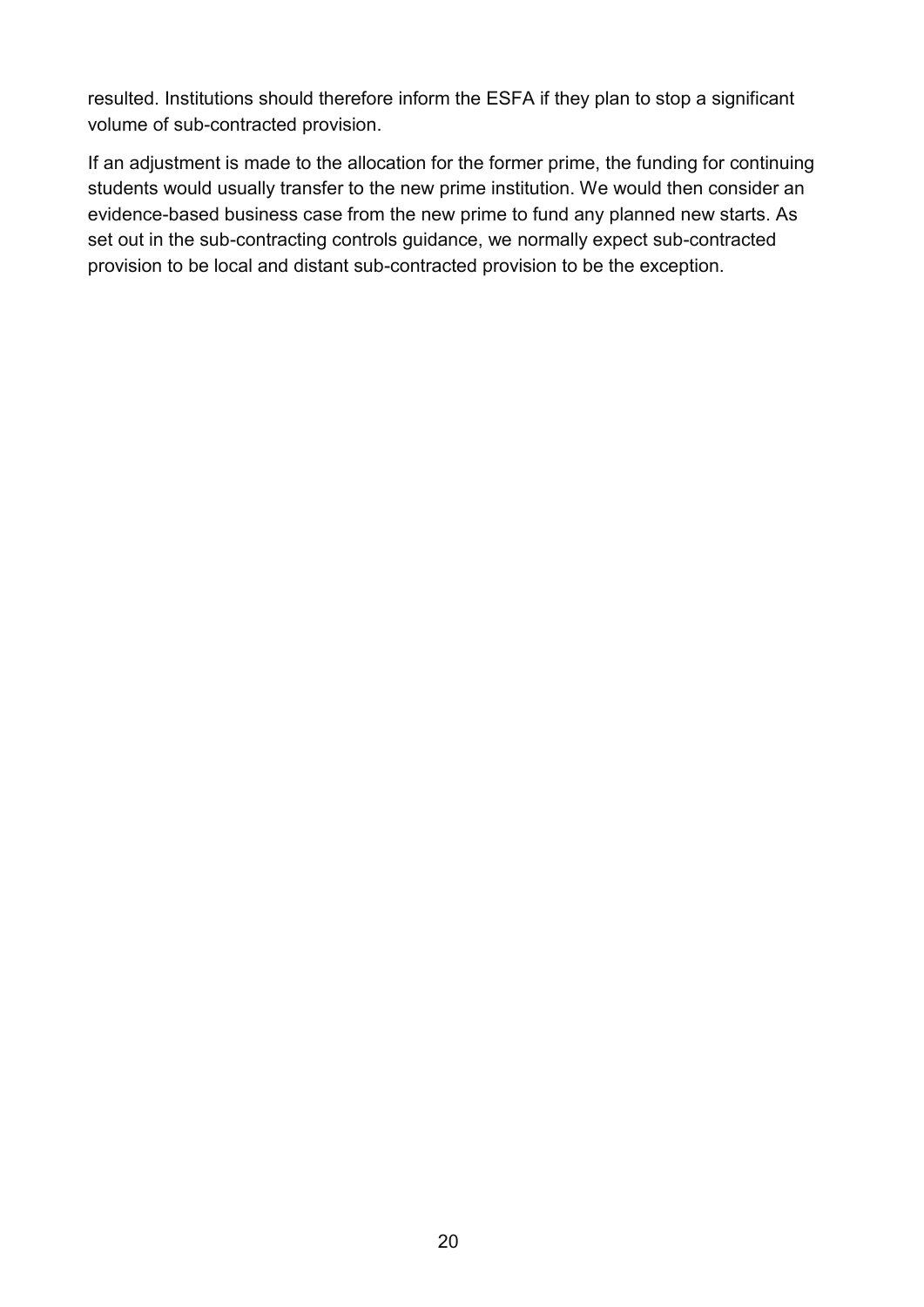# <span id="page-20-0"></span>**16 to 19 Bursary Fund**

Institutions will only receive 16 to 19 Bursary Fund allocations for discretionary bursaries, as in previous years. The funding for bursaries for vulnerable groups (students in one or more of the defined vulnerable groups) is held centrally by the Student Bursary Support Service and institutions should draw down this funding on demand, whenever they need it, throughout the academic year. This enables institutions to plan their discretionary schemes with much greater confidence, because bursary allocations will not come under pressure to pay unforeseen vulnerable student bursaries later in the year. Institutions must ensure they only draw down the funding when they have seen evidence to verify a student's eligibility.

For the majority of institutions, the 16 to 19 Bursary Fund allocations for discretionary bursaries in 2019 to 2020 have been calculated based on the number of students in 2009 to 2010 who were in receipt of Education Maintenance Allowance (EMA) at £30 per week as a percentage of the 2010 to 2011 allocated student numbers. We have applied this percentage to institutions' 2019 to 2020 student numbers and multiplied the resultant number by the rate of £298 (based on the overall budget available and number of students to be funded) to give the allocation for the institution. Where an institution had no EMA students in 2009 to 2010 or where the provision was new in 2011 to 2012 or later, allocations have been based on 36% of the institution's 2019 to 2020 funded student numbers. A minimum allocation amount of £500 has been applied.

For maintained special schools, we will use the same information that underpinned 16 to 19 Bursary Fund allocations in 2018 to 2019. We will aggregate 16 to 19 Bursary funding for students at maintained special schools in each local authority area and pay the total to each local authority. Each local authority should use its local knowledge to apportion this funding appropriately between their maintained special schools.

Institutions receiving funding from the [CDF](#page-13-1) in 2019 to 2020 will also receive additional 16 to 19 Bursary funding. This will be based on 20% of the number of placements set out in an institution's CDF implementation plan. This is the minimum number that should undertake a work placement in 2019 to 2020. A rate of £100 per student will be applied. This represents a third of the standard £298 funding rate, since the extended work placement element of 12 weeks is equivalent to a third of a student's year in 'normal' full time provision. The funding has then been potentially uplifted by the application of a disadvantage factor, based on disadvantage block 1.

We will calculate the additional Bursary funding as follows.

| 20% of qualifying | £100 | double the uplift of | additional funding      |
|-------------------|------|----------------------|-------------------------|
| students          |      | disadvantage block 1 | (or minimum of $£100$ ) |

This CDF bursary funding is not ring-fenced for students undertaking a work placement in 2019 to 2020 but is part of their overall 16 to 19 Bursary Fund allocation. Institutions must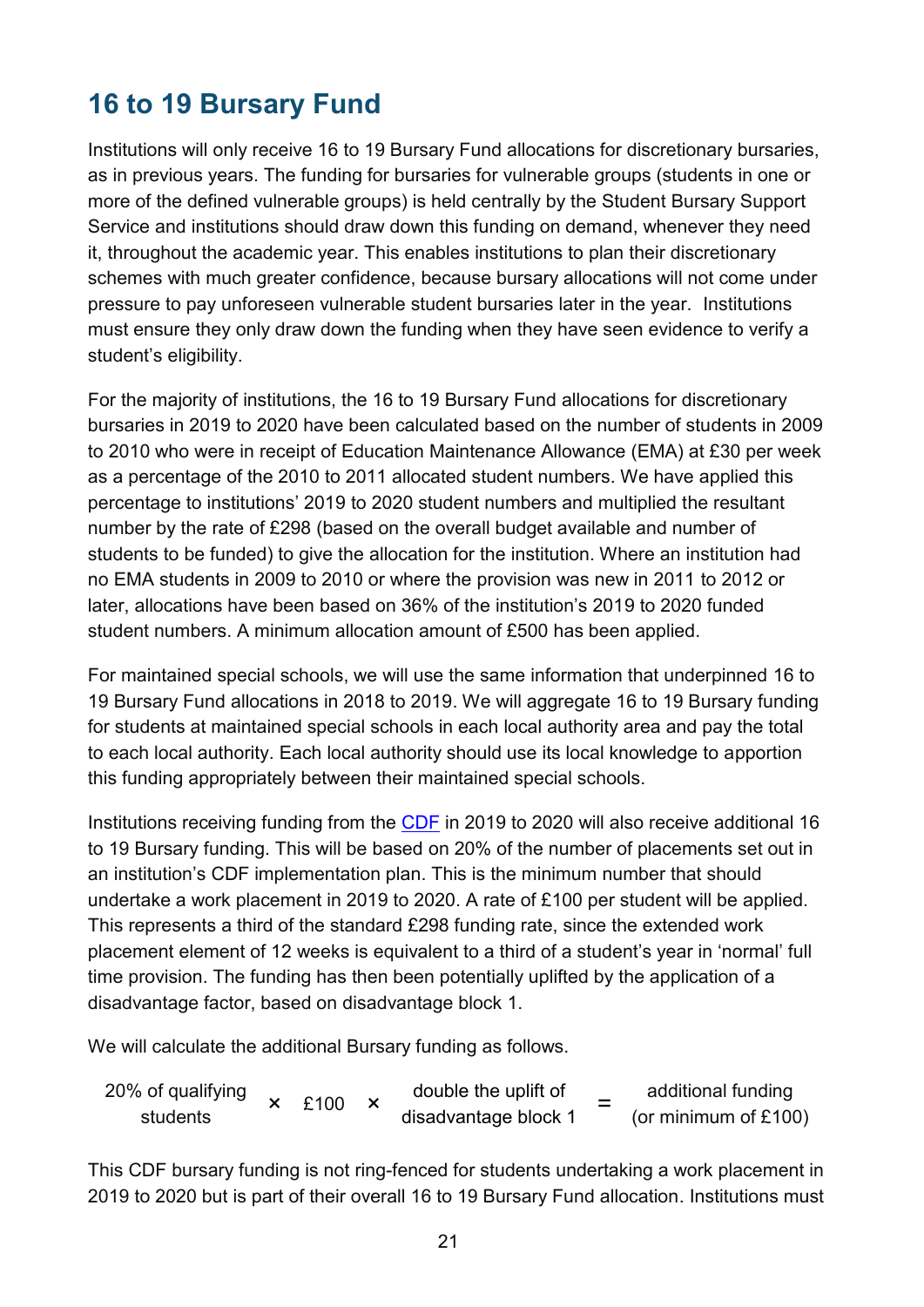ensure the funding is used in line with the bursary fund rules and not guidance related to CDF.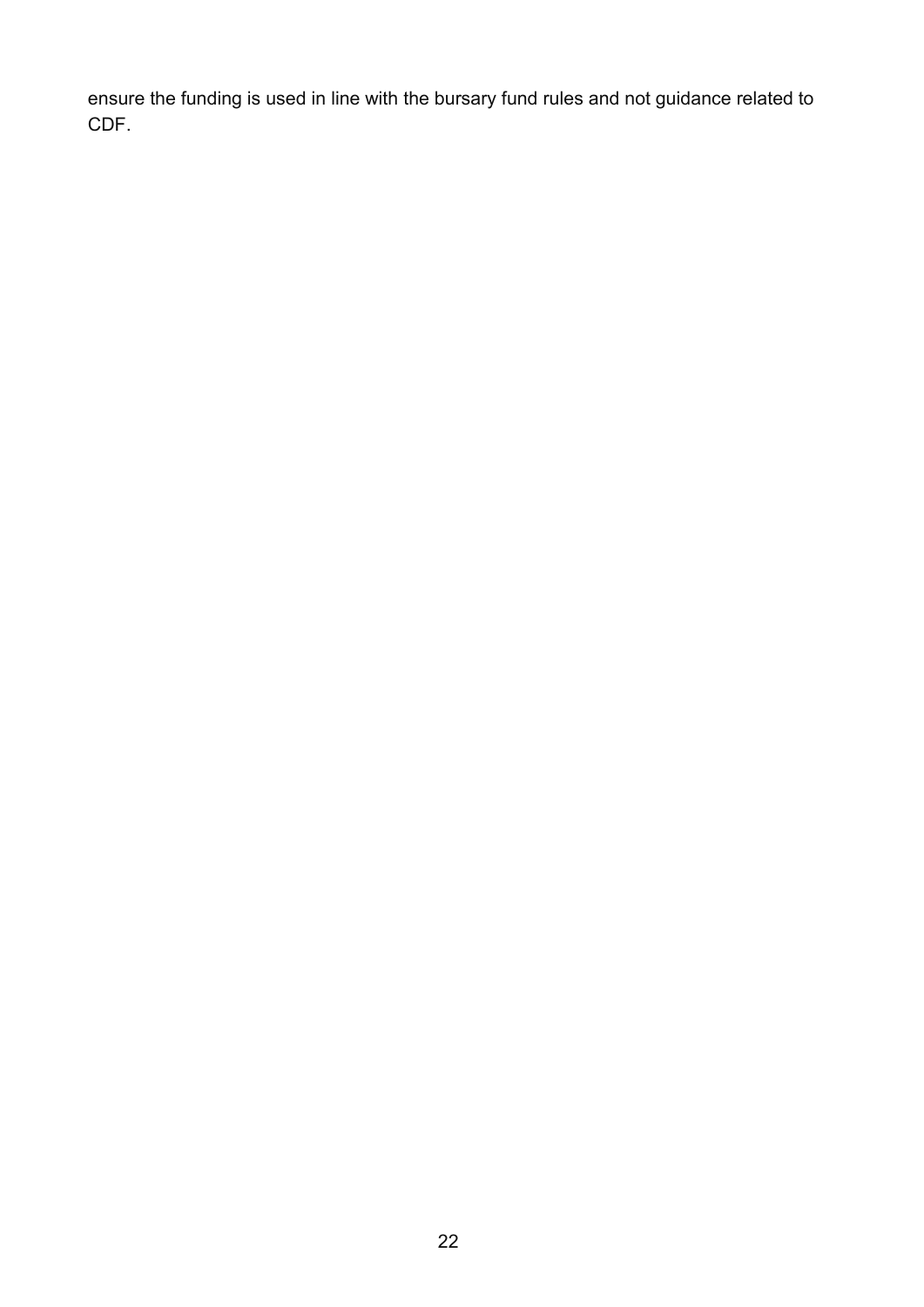# <span id="page-22-0"></span>**Annex A: Allocation statement 2019 to 2020 – detailed notes**

[Return to top](#page-7-0)

# <span id="page-22-1"></span>**Programme funding formula**

This section shows the various elements of the funding formula and the resulting funding from the application of each.

| <b>Title</b>                      | <b>Comments</b>                                                                                                                                                                                                                                                                                                                                                             |
|-----------------------------------|-----------------------------------------------------------------------------------------------------------------------------------------------------------------------------------------------------------------------------------------------------------------------------------------------------------------------------------------------------------------------------|
| Student numbers for 2019/20       | As set out in table 1a.                                                                                                                                                                                                                                                                                                                                                     |
| National funding rate per student | As set out in table 1b.                                                                                                                                                                                                                                                                                                                                                     |
| <b>Retention factor</b>           | Retention rate = retained students $\div$ total funded<br>students                                                                                                                                                                                                                                                                                                          |
|                                   | Retention factor = (retention rate $\div$ 2) + 0.5                                                                                                                                                                                                                                                                                                                          |
|                                   | Calculated from autumn census 2018 (whole<br>year 2017 to 2018 data).                                                                                                                                                                                                                                                                                                       |
| Programme cost weighting          | The programme cost weighting used is the<br>average for your institution, and has been<br>weighted by the funded hours for each student.                                                                                                                                                                                                                                    |
|                                   | Programme cost weighting is based on the<br>sector subject area (SSA) classification for each<br>student's core aim.                                                                                                                                                                                                                                                        |
|                                   | Calculated from autumn census 2018 (whole<br>year 2017 to 2018 data).                                                                                                                                                                                                                                                                                                       |
| Disadvantage funding              | As set out in table 2a.                                                                                                                                                                                                                                                                                                                                                     |
| Large programme funding           | As set out in table 2b.                                                                                                                                                                                                                                                                                                                                                     |
| Area cost allowance               | Some areas of the country are more expensive<br>to teach in than others, and the area cost<br>weights the allocation to reflect this. The area<br>cost is normally based on your institution's<br>address, except for a small number of<br>institutions that deliver provision in different<br>locations where it is based on the delivery<br>postcodes for that provision. |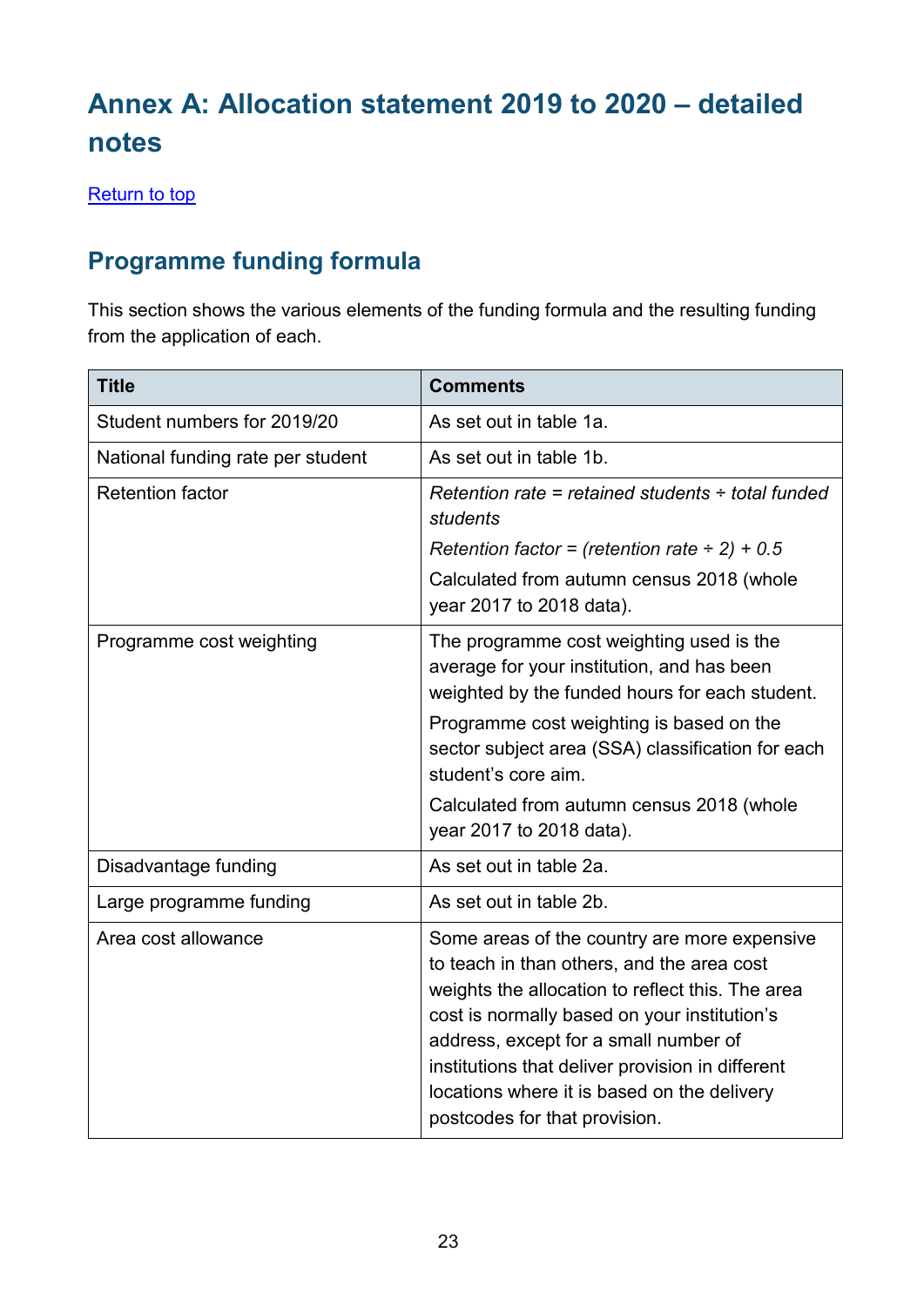The values on your statement are rounded to various numbers of decimal places. However, we calculate your funding using un-rounded values. This may result in some slight differences when you work through the calculation yourselves.

# <span id="page-23-0"></span>**Table 1a: Student numbers**

As not all of these options are relevant to all providers, and thus not shown on all statements, reference numbers have not been used for this table.

For sixth form colleges who have converted to academies and return individualised learner record (ILR) data, we use the further education (FE) methodology. Please refer to the annex A of the [16 to 19 FE allocation statement explanatory note.](https://www.gov.uk/government/publications/16-to-19-funding-allocations-supporting-documents-for-2019-to-2020)

| <b>Title</b>                                                     | <b>Comments</b>                                                                                                                                                                                                                                                                               |
|------------------------------------------------------------------|-----------------------------------------------------------------------------------------------------------------------------------------------------------------------------------------------------------------------------------------------------------------------------------------------|
| <b>Students</b>                                                  | Student number taken from the data return shown in this<br>row (1.1a) on your statement.                                                                                                                                                                                                      |
|                                                                  | For providers funded using census data, this figure is taken<br>from the autumn census 2018 (2018 to 2019 data). The<br>number of students recorded as on roll (main or current<br>main) on the census date (4 October 2018) at the<br>institution in national curriculum years 12, 13 or 14. |
|                                                                  | For some institutions, we have used a different student<br>number methodology.                                                                                                                                                                                                                |
| Ratio                                                            | If shown, please refer to the the 16 to 19 FE allocation<br>statement explanatory note.                                                                                                                                                                                                       |
| Total lagged student<br>number                                   | If a ratio is shown, this figure is calculated by multiplying<br>the student number by the ratio.                                                                                                                                                                                             |
| <b>Exceptional Variations to</b><br><b>Lagged Student Number</b> | An increase or decrease to be applied to the lagged<br>student numbers. This is where an exceptional case has<br>been agreed.                                                                                                                                                                 |
| Total student numbers for<br>2019/20                             | This is the 'total lagged student number' plus 'exceptional<br>variations to lagged student number'.                                                                                                                                                                                          |
|                                                                  | If your statement doesn't display the 'total lagged student<br>number' row it is the student number shown in row 1.1a<br>plus 'exceptional variations to lagged student number'.                                                                                                              |
| <b>Student Number</b><br><b>Methodology Used</b>                 | The methodology used to calculate your total student<br>number to be funded in 2019 to 2020.                                                                                                                                                                                                  |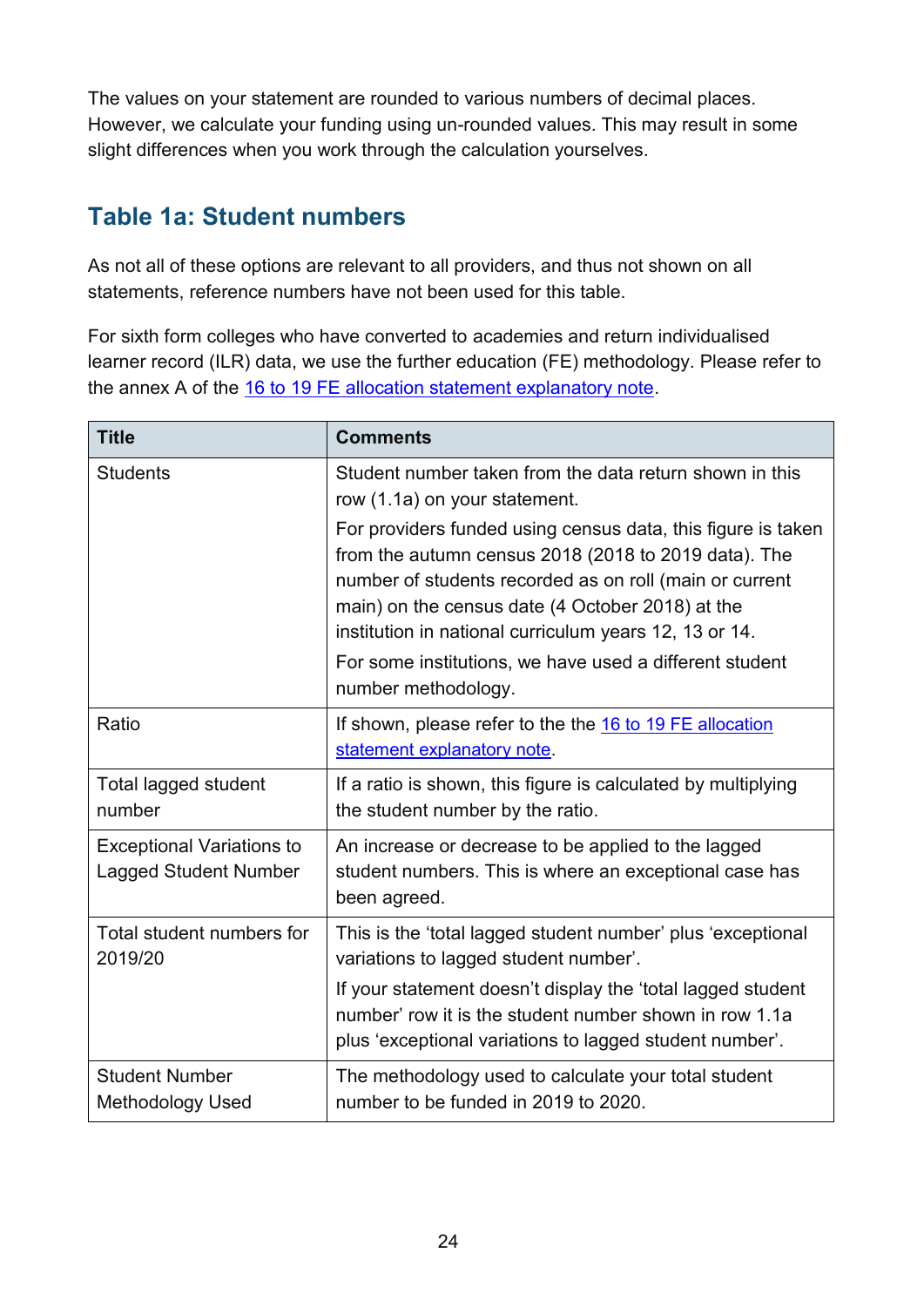# <span id="page-24-0"></span>**Table 1b: Breakdown of funding by funding band**

| <b>Title</b>                                          | <b>Comments</b>                                                                                                                                                                                                                        |
|-------------------------------------------------------|----------------------------------------------------------------------------------------------------------------------------------------------------------------------------------------------------------------------------------------|
| 1.1b - 1.5b Student<br>numbers 2017/18                | The student numbers for each funding band as recorded in<br>your 2017 to 2018 data.                                                                                                                                                    |
|                                                       | Band 5 students are all students with annual timetabled<br>hours of 540 and over, except students aged 18+ who are<br>not high needs.                                                                                                  |
|                                                       | Band 4 students are split into 2 categories.                                                                                                                                                                                           |
|                                                       | 4a is those students who are aged 18+, not high<br>needs and timetabled for over 450 hours per year<br>4b is 16 and 17 year olds and students aged 18+<br>with high needs who are timetabled for between 450<br>and 540 hours per year |
|                                                       | Bands 1 to 3 show all 16 to 19 ESFA funded students with<br>timetabled hours in that band.                                                                                                                                             |
|                                                       | In addition, for students in band 1 (up to 279 hours), row<br>1.8b shows the total full time equivalents (FTEs) for the<br>student numbers shown on row 1.7b.                                                                          |
| 1.1b - 1.5b Proportions<br>used in 2019/20 allocation | Proportions of students to be funded in each band based<br>on the total student numbers in 2017 to 2018.                                                                                                                               |
| $1.1b - 1.6b$ Number of<br>Students allocated in      | The percentages in each band applied to the total student<br>numbers for 2019 to 2020 in table 1a.                                                                                                                                     |
| 2019/20                                               | The values in this column are rounded to whole numbers<br>and this may result in a slight difference to the total student<br>numbers shown in table 1a.                                                                                |
| 1.1b - 1.6b National<br><b>Funding Rate</b>           | The base amount of funding for each student in the band.<br>The funding rates for bands 2, 3 and 4 are derived from the<br>band 5 rate, proportioned according to the midpoint of the<br>hours range.                                  |
| 1.1b - 1.6b Student<br>Funding                        | Number of students (or the number of FTEs in 1.6b) $\times$<br>national funding rate.                                                                                                                                                  |
| 1.7b Total Student<br>Funding                         | The total student funding for all bands.<br>$1.1b + 1.2b + 1.3b + 1.4b + 1.5b$                                                                                                                                                         |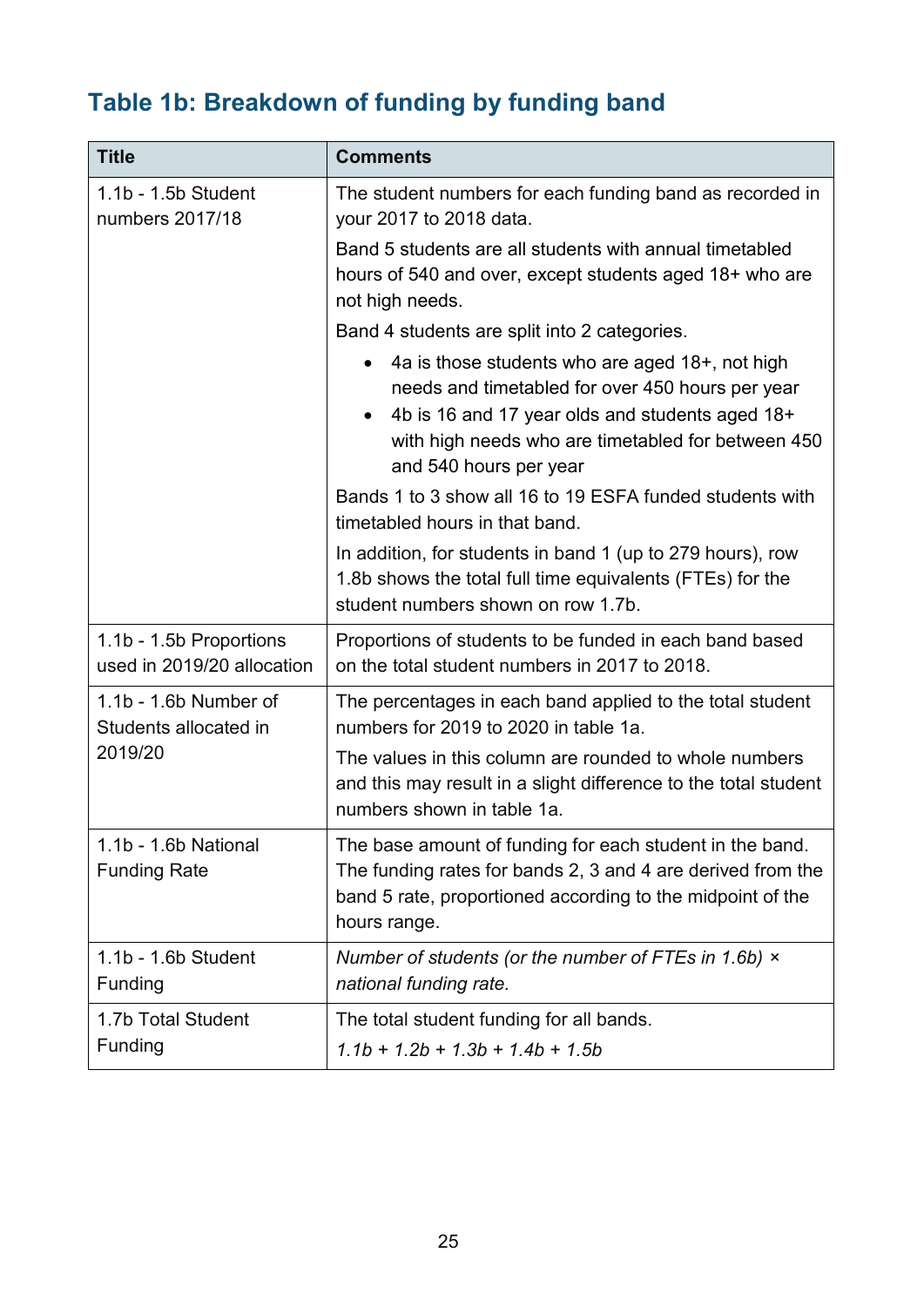# <span id="page-25-0"></span>**Table 1c: Condition of funding (CoF)**

| <b>Title</b>                                                                       | <b>Comments</b>                                                                                                                                                                         |
|------------------------------------------------------------------------------------|-----------------------------------------------------------------------------------------------------------------------------------------------------------------------------------------|
| 1.1c - 1.6c National<br><b>Funding Rate</b>                                        | National funding rates.                                                                                                                                                                 |
| 1.1c - 1.6c Total Students                                                         | The total number of students in 2017 to 2018 as shown in                                                                                                                                |
| (2017/18 S05)                                                                      | table 1b.                                                                                                                                                                               |
| 1.1c - 1.6c National<br>Funding Rate applied to<br>Total Students (2017/18<br>S05) | The student funding associated with the total students.<br>Total students (FTEs for band 1) $\times$ national funding rate                                                              |
| 1.1c -1.6c Students not<br>meeting CoF (2017/18)<br>S05)                           | The number of students not meeting the condition of<br>funding in 2017 to 2018 as recorded in your autumn 2018<br>census (whole year 2017 to 2018 data), split by each<br>funding band. |
| 1.1c -1.6c National                                                                | The student funding associated with the students not                                                                                                                                    |
| Funding Rate applied to                                                            | meeting the condition of funding.                                                                                                                                                       |
| CoF Non-Compliant                                                                  | Students (FTEs for band 1) not meeting the CoF $\times$ 2019 to                                                                                                                         |
| <b>Students</b>                                                                    | 2020 national funding rate                                                                                                                                                              |
| 1.7c Total Funding                                                                 | This shows the total funding for all students and for those<br>students not meeting the condition of funding.<br>$1.1c + 1.2c + 1.3c + 1.4c + 1.5c$                                     |
| 1.8c 5% of National Rate                                                           | This is a tolerance that is allowed before any adjustment                                                                                                                               |
| Funding for Total 2017/18                                                          | will be applied.                                                                                                                                                                        |
| S05 Students                                                                       | 5% of national funding rate applied to total students (1.7c)                                                                                                                            |
| 1.9c Funding for Non-                                                              | The resulting adjustment following the 5% tolerance                                                                                                                                     |
| <b>Compliant Students less</b>                                                     | National funding rate applied to CoF non-compliant                                                                                                                                      |
| 5% of Funding                                                                      | students (1.7c) minus 1.8c                                                                                                                                                              |
| 1.10c Final Condition of                                                           | In order to mitigate the effect of the Condition of funding                                                                                                                             |
| <b>Funding Adjustment (at</b>                                                      | adjustments, the final adjustment is at 50%.                                                                                                                                            |
| 50%)                                                                               | 50% of 1.9c                                                                                                                                                                             |

# <span id="page-25-1"></span>**Table 2a: Distribution of disadvantage funding**

| Title                | <b>Comments</b> |
|----------------------|-----------------|
| Disadvantage Block 1 |                 |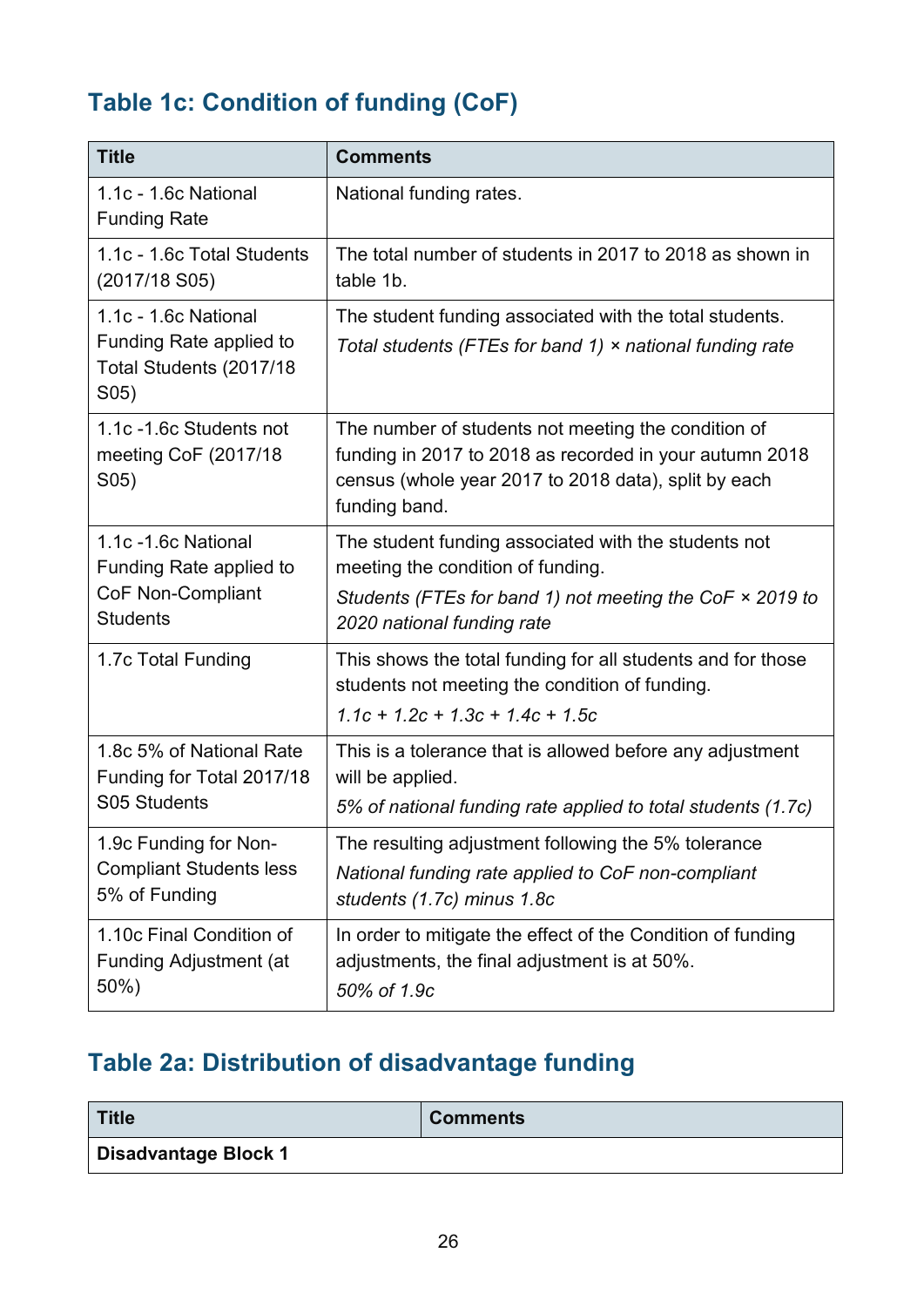| <b>Title</b>                      | <b>Comments</b>                                                                                                                                                              |
|-----------------------------------|------------------------------------------------------------------------------------------------------------------------------------------------------------------------------|
| 2.1a Economic Deprivation Funding | The student's home postcode and the Index of<br>Multiple Deprivation (IMD) 2015 are used.                                                                                    |
|                                   | The factor is shown as a percentage and is an<br>average across the whole institution, weighted<br>by the funded hours for each student.                                     |
|                                   | Calculated from autumn census 2018 (whole<br>year 2017 to 2018 data).                                                                                                        |
|                                   | This block 1 factor is applied to the programme<br>funding total as shown above up to and including<br>programme cost weighting but before area costs.                       |
| 2.2a Care Leavers                 | The number of successful 16 to 19 Bursary Fund<br>claims for 2017 to 2018 for vulnerable students<br>who were 'in care' or 'care leavers', at a rate of<br>£480 per student. |
| 2.3a Total Block 1 Funding        | $2.1a + 2.2a$                                                                                                                                                                |

| <b>Disadvantage Block 2</b>                                                                   |                                                                                                                                                                                                                                                                                                                                                                                                                                                                                                                       |
|-----------------------------------------------------------------------------------------------|-----------------------------------------------------------------------------------------------------------------------------------------------------------------------------------------------------------------------------------------------------------------------------------------------------------------------------------------------------------------------------------------------------------------------------------------------------------------------------------------------------------------------|
| 2.4a Total 2019/20 Instances<br>attracting Funding per Student                                | The factor is based on the number of instances<br>when a student does not have at least a C grade<br>in GCSE maths or English at the end of year 11.<br>A student without a C in maths and English<br>counts as 2 instances, a student without a C in<br>either maths or English counts as 1 instance and<br>a student with Cs (or above) in both counts as 0<br>instances.<br>We are now using data from the autumn 2018<br>census (whole year 2017 to 2018 data) to<br>provide the number of instances per student. |
| 2.5a Total Funded Instances for<br>2019/20                                                    | Instances per student applied in 2019 to 2020<br>$(2.4a)$ × total student numbers 2019/20 (Table<br>1a)                                                                                                                                                                                                                                                                                                                                                                                                               |
| 2.6a to 2.9a Students attracting the<br>Higher Rate, the Lower Rate or the<br><b>FTE Rate</b> | The total number of instances in box 2.4 split<br>between the full-time and part time bands<br>according to the proportions in table 1b.<br>Number of funded instances in each band $\times$<br>block 2 funding rate $=$ block 2 funding                                                                                                                                                                                                                                                                              |
| 2.10a Total Block 2 Funding                                                                   | $2.6a + 2.7a + 2.9a$                                                                                                                                                                                                                                                                                                                                                                                                                                                                                                  |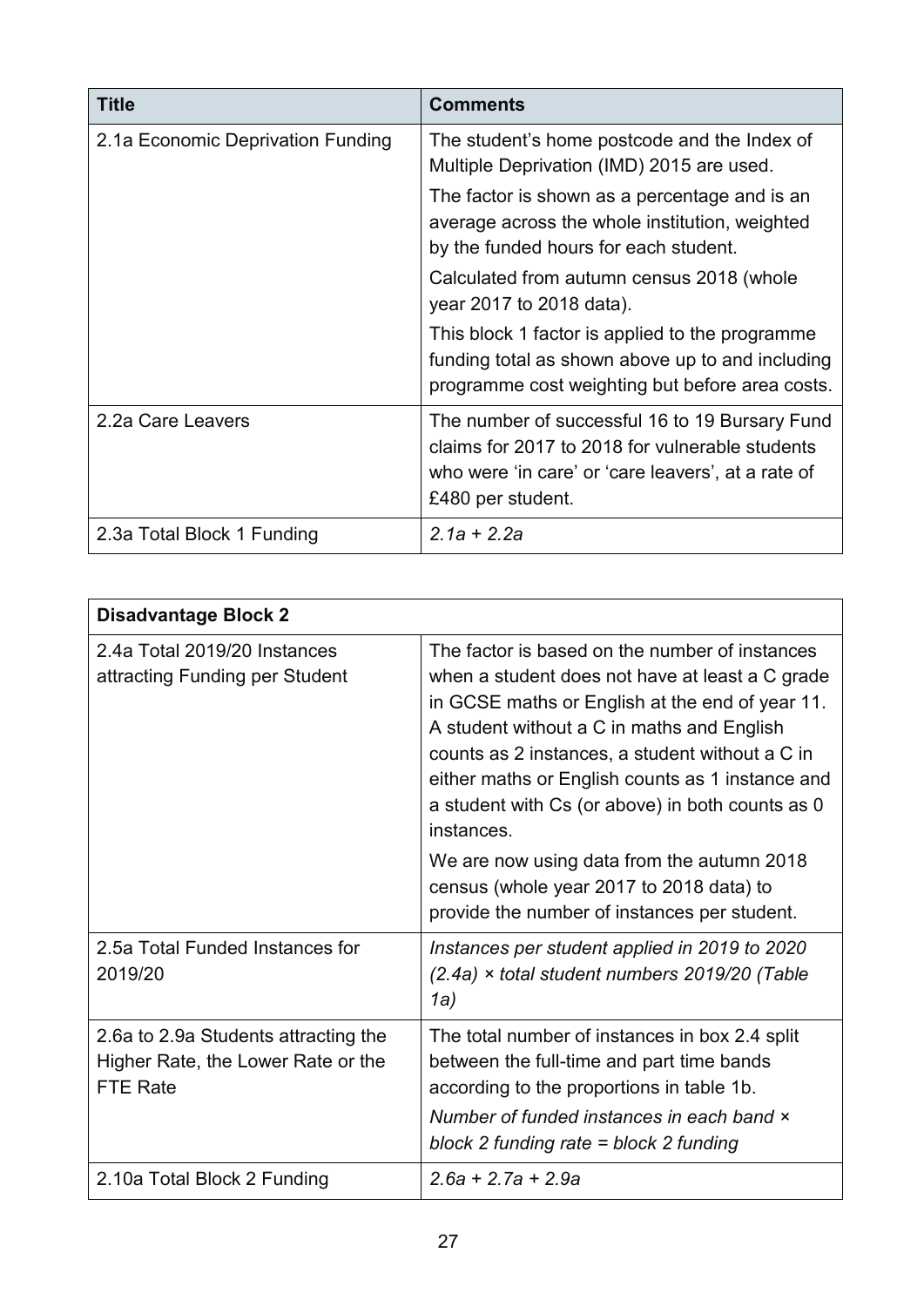| <b>Disadvantage Block 2</b>        |                                                                                                                                                            |
|------------------------------------|------------------------------------------------------------------------------------------------------------------------------------------------------------|
| 2.11a Minimum top up if applicable | If the total disadvantage funding (block $1 +$ block<br>2) for an institution is less than £6,000,<br>disadvantage funding will be topped up to<br>£6,000. |
| 2.12a Total Disadvantage Funding   | $2.3a + 2.10a + 2.11a$                                                                                                                                     |

# <span id="page-27-0"></span>**Table 2b: Large programme uplift**

| <b>Title</b>                                                      | <b>Comments</b>                                                                                                                                                                                                                 |
|-------------------------------------------------------------------|---------------------------------------------------------------------------------------------------------------------------------------------------------------------------------------------------------------------------------|
| 2.1b and 2.2b Students meeting<br>Large Programme Uplift criteria | The number of students meeting the large<br>programme uplift criteria for the 10% uplift and<br>20% uplift respectively. Numbers are based on<br>the Young People's Matched Administrative<br>Dataset (YPMAD) for 2016 to 2017. |
| 2.1b and 2.2b Funding Uplift per<br>student per year              | This is 10% or 20% of the national funding rate.                                                                                                                                                                                |
| 2.1b to 2.2b Total Large Programme<br>Uplift (2 years)            | 2.1b and 2.2b show the total uplift for the 2 years<br>- that is, double the funding uplift per year.<br>students meeting criteria x funding uplift per<br>student per year $\times$ 2                                          |
| 2.3b Total Large Programme Uplift                                 | $2.1b + 2.2b$                                                                                                                                                                                                                   |

# <span id="page-27-1"></span>**Table 3: Formula protection funding (FPF)**

| <b>Title</b>                         | <b>Comments</b>                                                                                                                                                      |
|--------------------------------------|----------------------------------------------------------------------------------------------------------------------------------------------------------------------|
| 3.1 2018/19 FPF per student          | From your 2018 to 2019 allocation statement<br>(box 3.3).                                                                                                            |
| 3.2 Reduction applied to 2018/19 FPF | From your 2018 to 2019 allocation statement<br>(box 3.2).                                                                                                            |
| 3.3 2019/20 FPF per Student          | This is the 2018 to 2019 FPF per student minus<br>the same reduction applied in that year, with a<br>minimum of zero.<br>3.1 minus 3.2, or zero, whichever is higher |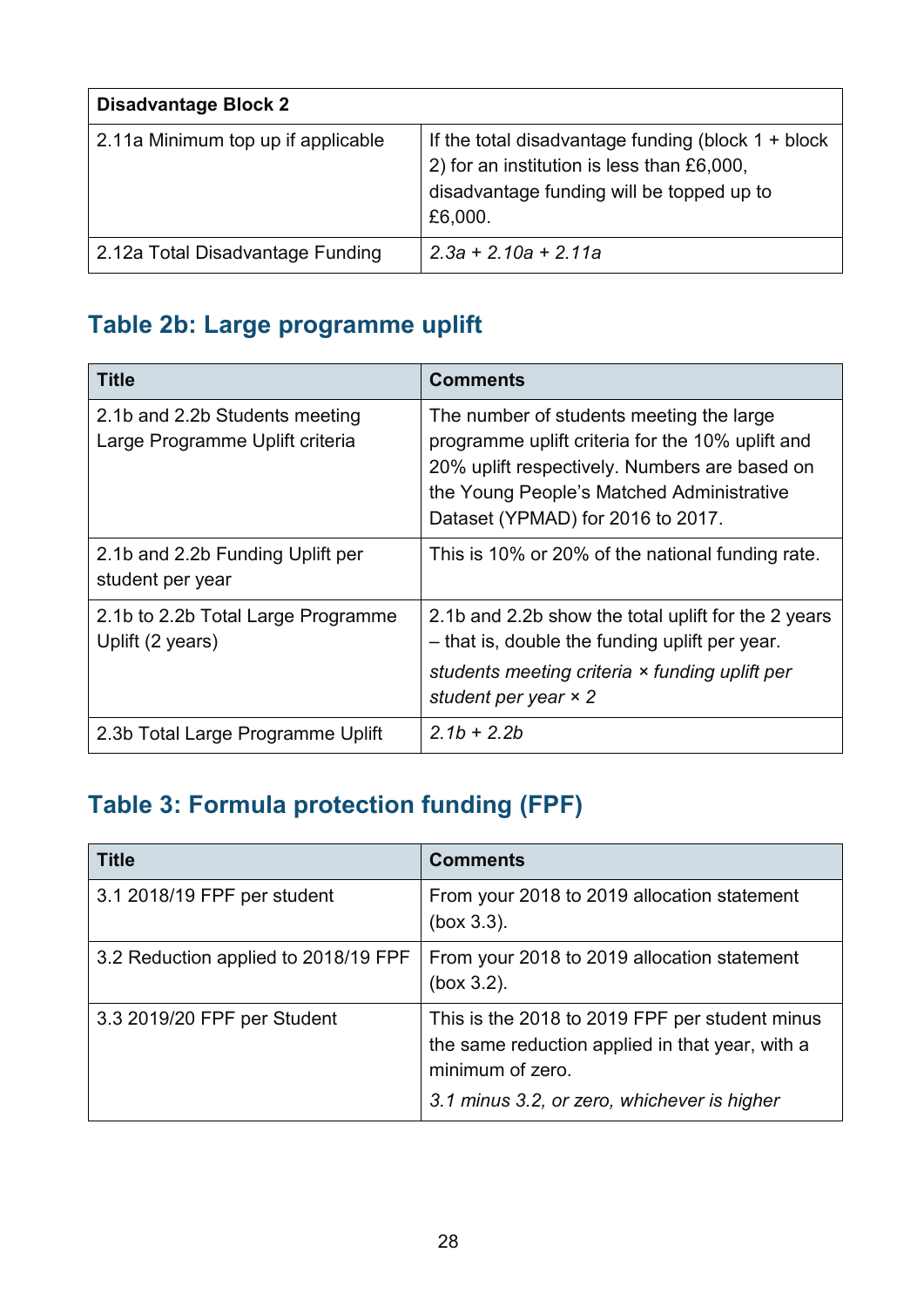| <b>Title</b>                                                | <b>Comments</b>                                                                                                                                                        |
|-------------------------------------------------------------|------------------------------------------------------------------------------------------------------------------------------------------------------------------------|
| 3.4 Number of Students receiving<br>2019/20 FPF             | The number of students receiving FPF in 2019 to<br>2020 is capped at the number of funded<br>students in 2015 to 2016.                                                 |
|                                                             | The lower of the total student number for<br>2019/20 (table 1a) and the 2015/16 funded<br>students                                                                     |
| 3.5 2019/20 Total Formula Protection<br>Funding             | The amount of FPF funding to be allocated in<br>2019 to 2020.<br>$3.3 \times 3.4$                                                                                      |
| 3.6 2019/20 Total Programme<br>Funding plus FPF per Student | The programme funding per student (the total<br>programme funding from the summary table on<br>page 1, divided by the number of students) plus<br>the FPF per student. |
|                                                             | (programme funding $\div$ total student numbers<br>$2019/20$ , table 1a $+3.3$                                                                                         |

Tables 4 and 5 are different for maintained schools and academies, so are shown separately here – the guidance for academies is after that for maintained schools**.**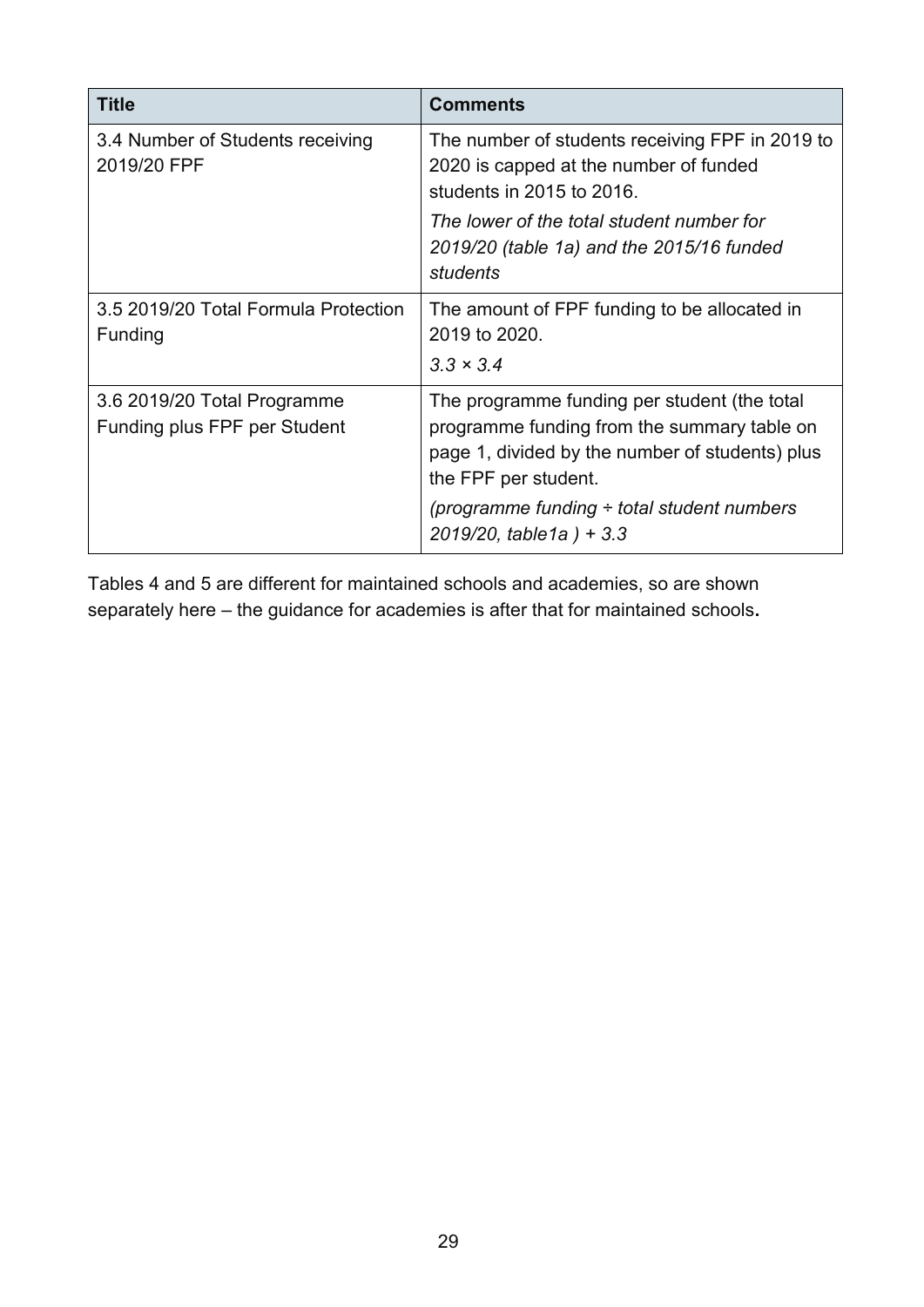# <span id="page-29-0"></span>**Table 4: Student financial support funding (maintained school sixth forms)**

| <b>Title</b>                                                            | <b>Comments</b>                                                                                                                                                                |
|-------------------------------------------------------------------------|--------------------------------------------------------------------------------------------------------------------------------------------------------------------------------|
| 4.1 Number of Funded Students                                           | This number of students is based on the total<br>student numbers for 2019/20 as shown in<br>table 1a.                                                                          |
| 4.1 Percentage applied                                                  | The percentage applied is the number of<br>students in 2009 to 2010 in receipt of EMA at<br>£30 per week as a percentage of 2010 to 2011<br>funded numbers.                    |
|                                                                         | Where the provision was new in 2011 to 2012<br>or later, the percentage used is 36% (the<br>national average percentage of students<br>claiming £30 per week in 2009 to 2010). |
|                                                                         | This percentage is multiplied by the number of<br>funded students to determine the number of<br>bursary funded students attracting the<br>standard funding rate.               |
| 4.1 Standard Funding Rate                                               | This is the unit cost that has been used to<br>calculate the total funding. The rate for 2019 to<br>2020 is £298.                                                              |
| 4.1 Funding                                                             | The standard funding rate is multiplied by the<br>number of bursary funded students (rounded<br>to the nearest pound).                                                         |
|                                                                         | A minimum allocation of £500 has been<br>applied.                                                                                                                              |
|                                                                         | 2019 to 2020 student numbers × percentage<br>applied × funding rate                                                                                                            |
| 4.2 Industry Placements: Student Support<br>Funding                     | 20% of the qualifying students in 5.1.                                                                                                                                         |
| 4.2 Double Disadvantage Block 1 Uplift<br>(2019/20 Allocated)           | Double the block 1 uplift allocated in 2019 to<br>2020 (2.1a).                                                                                                                 |
| 4.2 Rate per Student                                                    | The rate per student for 2019 to 2020 is £100.                                                                                                                                 |
| 4.2 Student Support Industry Placements with<br>Minimum Funding Applied | 20% of the eligible students x disadvantage<br>block 1 uplift $\times$ rate per student                                                                                        |
| 4.3 Student Financial Support Funding Total                             | $4.1 + 4.2$                                                                                                                                                                    |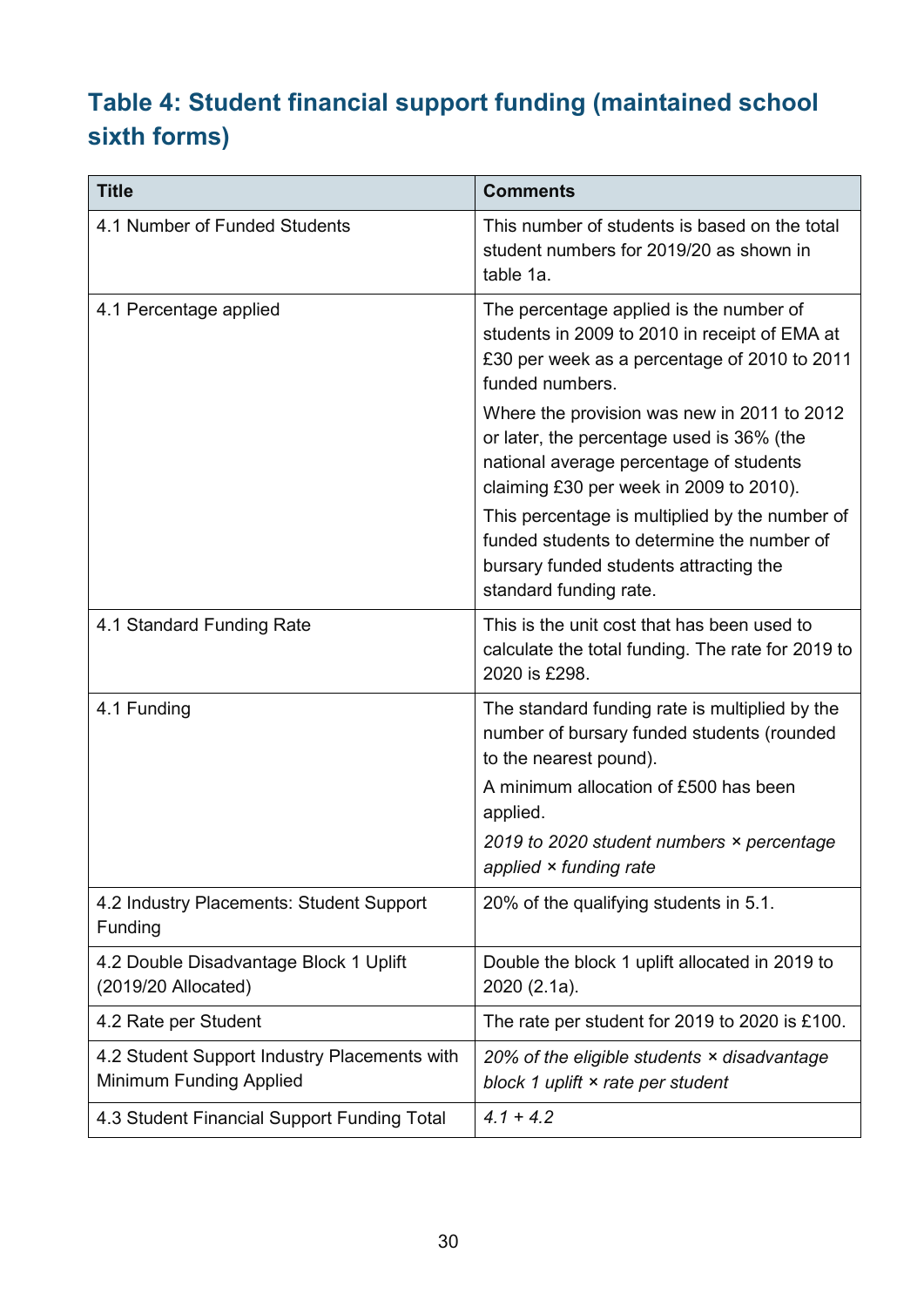# <span id="page-30-0"></span>**Table 4: High needs funding (mainstream academies only)**

| <b>Title</b>                            | <b>Comments</b>                                                                                                |
|-----------------------------------------|----------------------------------------------------------------------------------------------------------------|
| 4.1 High Needs Element 2 for<br>2019/20 | For mainstream academies only.<br>Total number of high needs students x rate per<br>student (£6,000) = funding |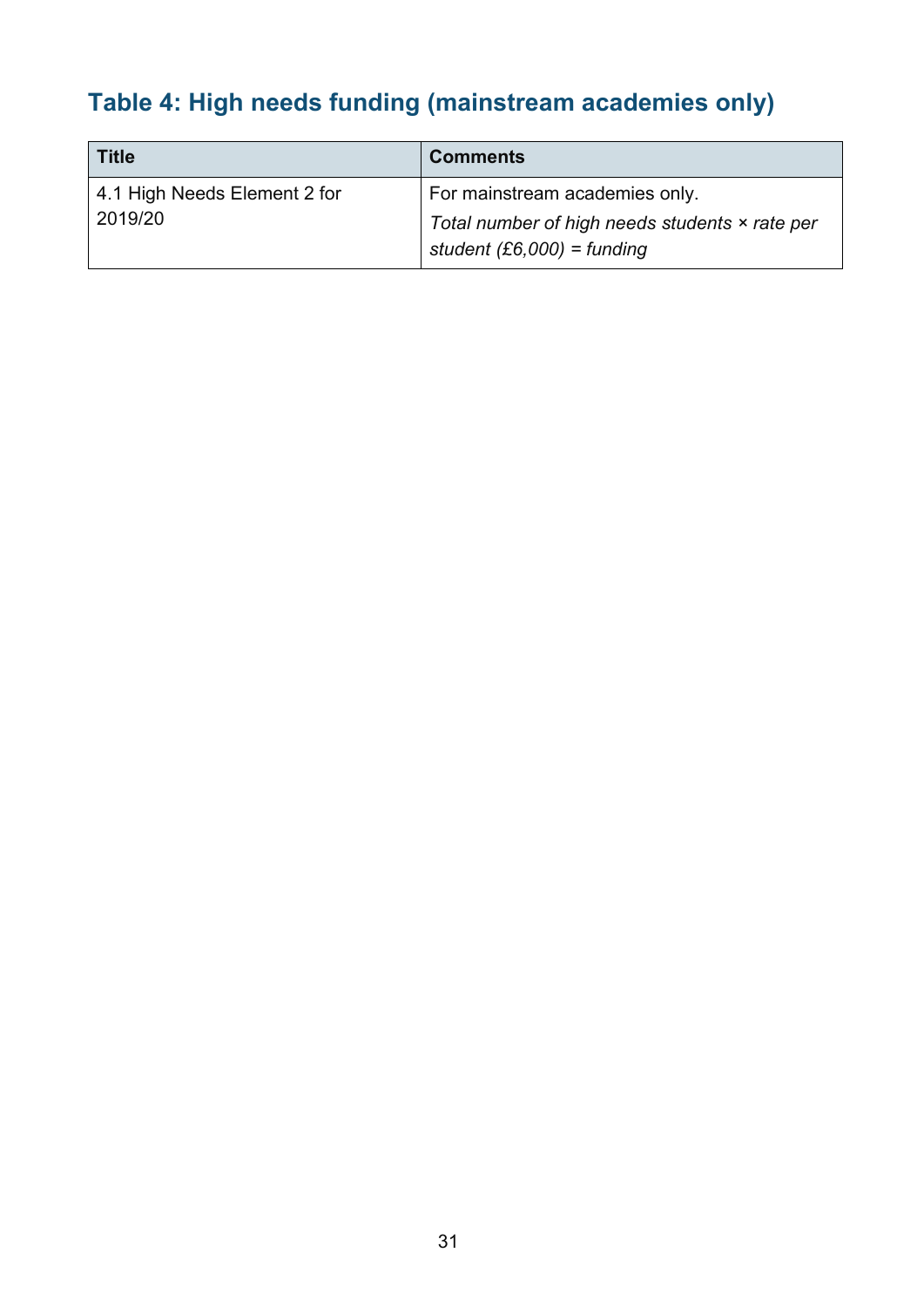# <span id="page-31-0"></span>**Table 5: Student financial support funding (mainstream academies)**

| <b>Title</b>                                                                   | <b>Comments</b>                                                                                                                                                                |
|--------------------------------------------------------------------------------|--------------------------------------------------------------------------------------------------------------------------------------------------------------------------------|
| 5.1 Number of Funded Students                                                  | This number of students is based on the total<br>student numbers for 2019/20 as shown in<br>table 1a.                                                                          |
| 5.1 Percentage applied                                                         | The percentage applied is the number of<br>students in 2009 to 2010 in receipt of EMA at<br>£30 per week as a percentage of 2010 to 2011<br>funded numbers.                    |
|                                                                                | Where the provision was new in 2011 to 2012<br>or later, the percentage used is 36% (the<br>national average percentage of students<br>claiming £30 per week in 2009 to 2010). |
|                                                                                | This percentage is multiplied by the number of<br>funded students to determine the number of<br>bursary funded students attracting the<br>standard funding rate.               |
| 5.1 Standard Funding Rate                                                      | This is the unit cost that has been used to<br>calculate the total funding. The rate for 2019 to<br>2020 is £298.                                                              |
| 5.1 Funding                                                                    | The standard funding rate is multiplied by the<br>number of bursary funded students (rounded<br>to the nearest pound).                                                         |
|                                                                                | A minimum allocation of £500 has been<br>applied.                                                                                                                              |
|                                                                                | 2019 to 2020 student numbers × percentage<br>applied × funding rate                                                                                                            |
| 5.2 Industry Placements: Student Support<br>Funding                            | 20% of the qualifying students in 6.1.                                                                                                                                         |
| 5.2 Double Disadvantage Block 1 Uplift<br>$(2019/20$ Allocated)                | Double the block 1 uplift allocated in 2019 to<br>2020 (2.1a).                                                                                                                 |
| 5.2 Rate per Student                                                           | The rate per student for 2019 to 2020 is £100.                                                                                                                                 |
| 5.2 Student Support Industry Placements with<br><b>Minimum Funding Applied</b> | 20% of the qualifying students x disadvantage<br>block 1 uplift $\times$ rate per student                                                                                      |
| 5.3 Student Financial Support Funding Total                                    | $5.1 + 5.2$                                                                                                                                                                    |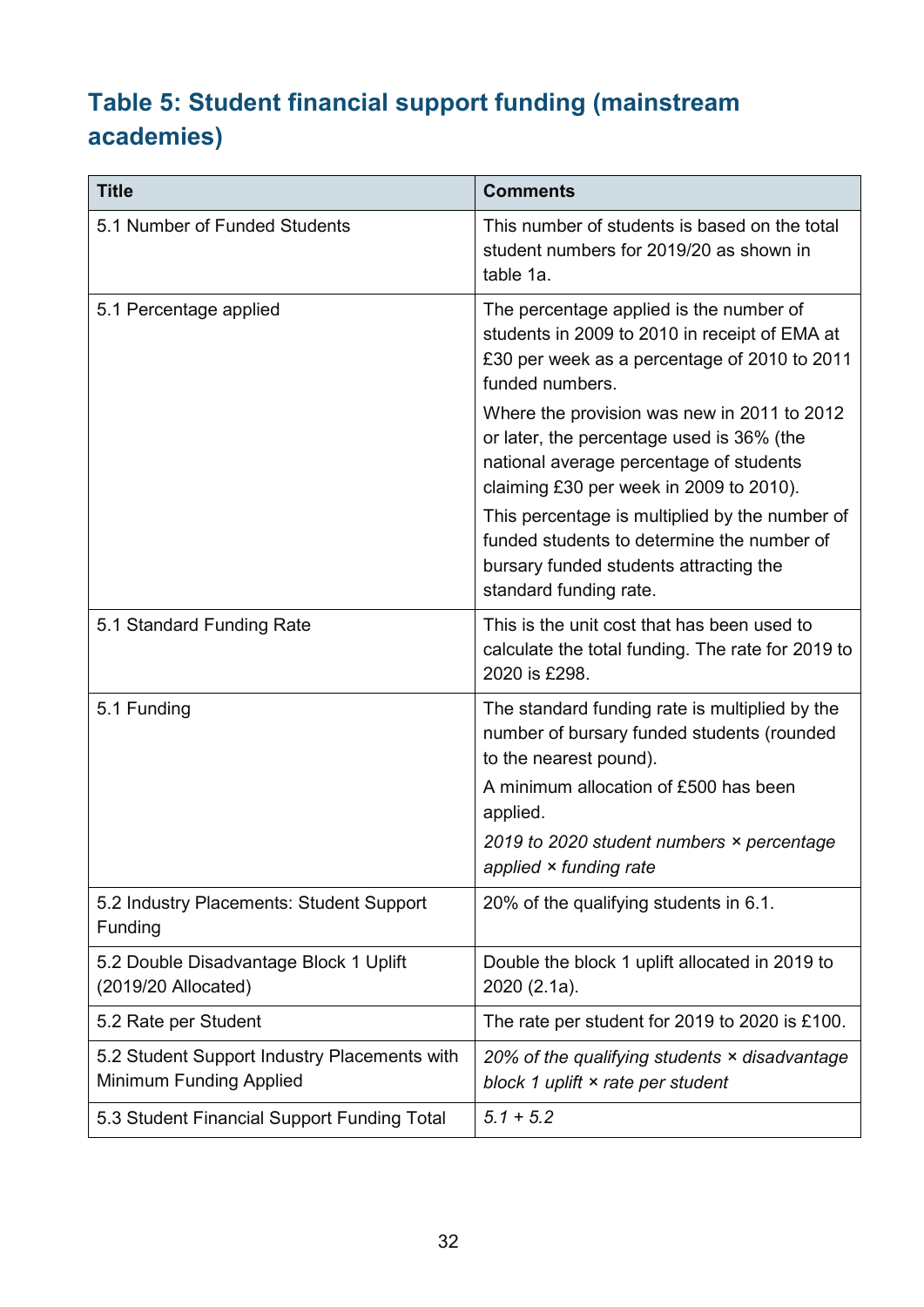# <span id="page-32-0"></span>**Table 5 or 6: Industry Placements: Capacity and Delivery Funding (CDF)**

This is table 5 for maintained school sixth forms and table 6 for mainstream academies.

| <b>Title</b>                                                       | <b>Comments</b>                                                                                     |
|--------------------------------------------------------------------|-----------------------------------------------------------------------------------------------------|
| 5.1/6.1 Number of Qualifying Students                              | The number of qualifying students in your year<br>end 2017 to 2018 data (autumn census 2018).       |
| 5.1/6.1 Number of Funded Students                                  | The number of funded students.<br>This number may differ from the number of<br>qualifying students. |
|                                                                    | If you have 1 to 10 qualifying students, we will<br>fund you for 10 students.                       |
|                                                                    | If you have 11 to 20 qualifying students, we<br>will fund you for 20 students.                      |
| 5.1/6.1 Rate per Student                                           | The rate of funding per student for 2019 to<br>2020 is £250.                                        |
| 5.1/6.1 Industry Placement: Capacity and<br>Delivery Funding (CDF) | number of funded students $\times$ rate per student                                                 |

# <span id="page-32-1"></span>**Table 6 or 7: Advanced maths premium**

This is table 6 for maintained school sixth forms and table 7 for mainstream academies.

| <b>Title</b>                           | <b>Comments</b>                                                                                                                    |
|----------------------------------------|------------------------------------------------------------------------------------------------------------------------------------|
| 6.1/7.1 Baseline Students              | Average number of students studying an<br>eligible level 3 maths qualification in academic<br>years 2015 to 2016 and 2016 to 2017. |
| 6.1/7.1 Eligible Students              | Number of students studying an eligible level 3<br>maths qualification in academic year 2018 to<br>2019 (autumn census 2018)       |
| 6.1/7.1 Eligible minus Baseline        | Eligible students - baseline students<br>If this results in a negative figure this will be<br>shown as 0.                          |
| 6.1/7.1 Rate per Student               | The rate of funding per student for 2019 to<br>2020 is £600.                                                                       |
| 6.1/7.1 Advanced maths premium funding | Eligible minus Baseline x rate per Student                                                                                         |